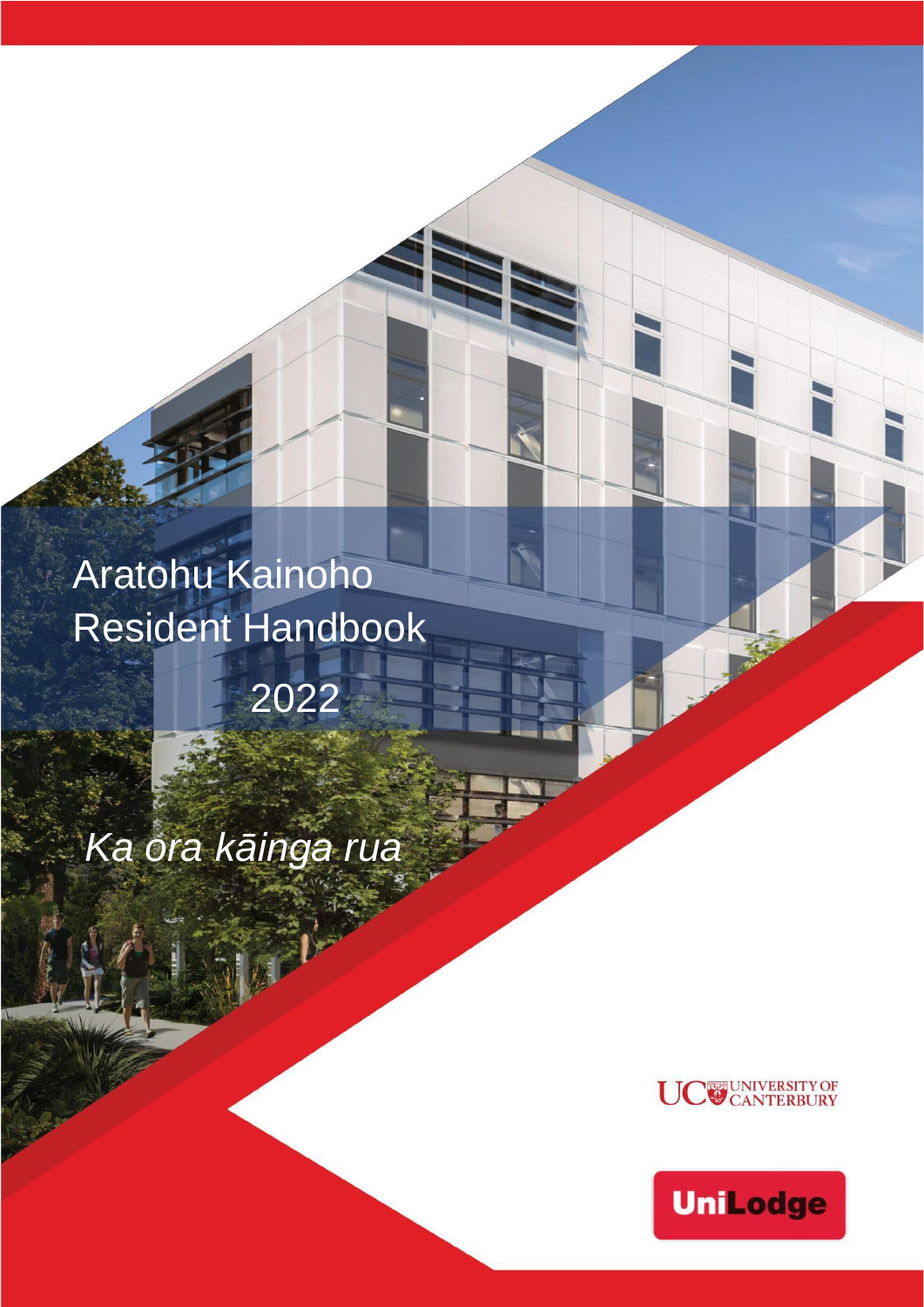# Version Control

| Version number:   |                     |
|-------------------|---------------------|
| Authors:          | <b>Dylan Davies</b> |
| Key changes:      | Second edition      |
| Date effective:   | October 2021        |
| Next review date: | August 2022         |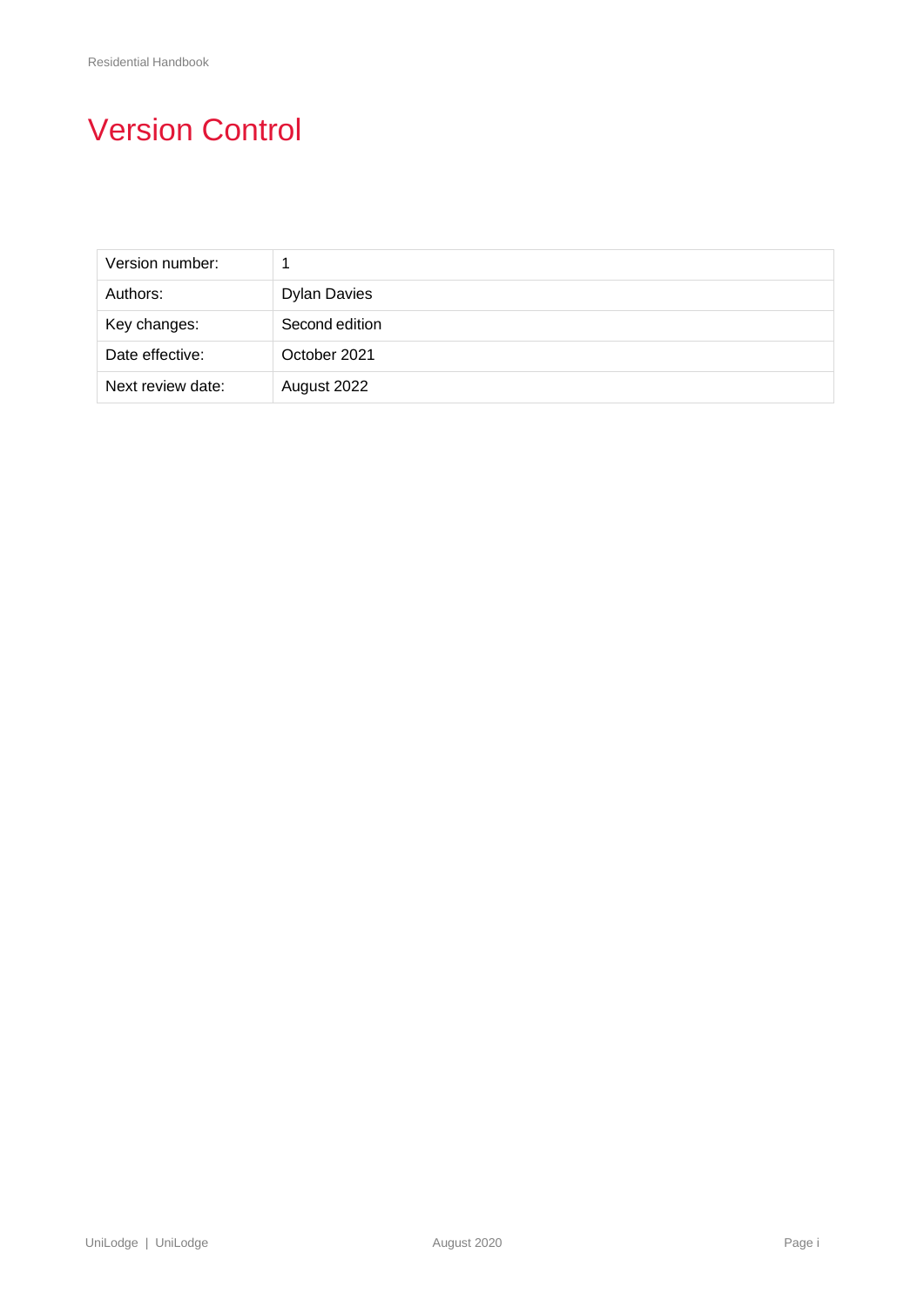# Kuputaka | Glossary

| Academic sanction                    | A notification applied to a student's record with The University of<br>Canterbury. Some sanctions may restrict access to resources,<br>such as the ability to enrol, amend subjects, access results, or<br>graduate. |  |
|--------------------------------------|----------------------------------------------------------------------------------------------------------------------------------------------------------------------------------------------------------------------|--|
| Ākonga                               | Student and resident of UniLodge Christchurch                                                                                                                                                                        |  |
| <b>AGM</b>                           | Area General Manager                                                                                                                                                                                                 |  |
| Huarere                              | Weather                                                                                                                                                                                                              |  |
| Iwi                                  | Tribe, nation, extended kinship group descended from a common<br>ancestor and associated with a distinct territory                                                                                                   |  |
| Kāhui                                | Neighbourhood group                                                                                                                                                                                                  |  |
| Kai                                  | Food                                                                                                                                                                                                                 |  |
| Kaimahi                              | Staff                                                                                                                                                                                                                |  |
| Kainoho                              | A person residing at UniLodge Christchurch                                                                                                                                                                           |  |
| Kaipupuru Rawa                       | Maintenance Coordinator                                                                                                                                                                                              |  |
| <b>PMO</b>                           | <b>Property Manager - Operations</b>                                                                                                                                                                                 |  |
| Kaitiaki Paenga                      | <b>Security Coordinator</b>                                                                                                                                                                                          |  |
| Kiripaepae                           | <b>Customer Service Coordinator</b>                                                                                                                                                                                  |  |
| Manaakitanga                         | The reciprocal process of showing respect, support, hospitality,<br>kindness, generosity, and care to others.                                                                                                        |  |
| Oranga                               | Wellbeing                                                                                                                                                                                                            |  |
| Pou Tiaki                            | Night Manager                                                                                                                                                                                                        |  |
| Pupuru Rawa                          | <b>Property Maintenance</b>                                                                                                                                                                                          |  |
| Reo Māori                            | Māori language                                                                                                                                                                                                       |  |
| Residence                            | UniLodge Christchurch                                                                                                                                                                                                |  |
| Resident                             | A person residing at UniLodge Christchurch                                                                                                                                                                           |  |
| <b>Resident Handbook</b>             | The document that outlines the rules and obligations between<br>UniLodge and a student who wishes to reside at UniLodge<br>Christchurch                                                                              |  |
| <b>Residential Tenancy Agreement</b> | Legally binding contract between UniLodge and a student who<br>wishes to reside at UniLodge                                                                                                                          |  |
| <b>RLP</b>                           | <b>Residential Life Programmes</b>                                                                                                                                                                                   |  |
| Rongoā                               | Traditional Māori medicines, remedies, and treatments                                                                                                                                                                |  |
| <b>StarRez</b>                       | Property management software used to manage the end-to-end<br>lifecycle of a student's residence                                                                                                                     |  |
| Student                              | A resident of UniLodge Christchurch                                                                                                                                                                                  |  |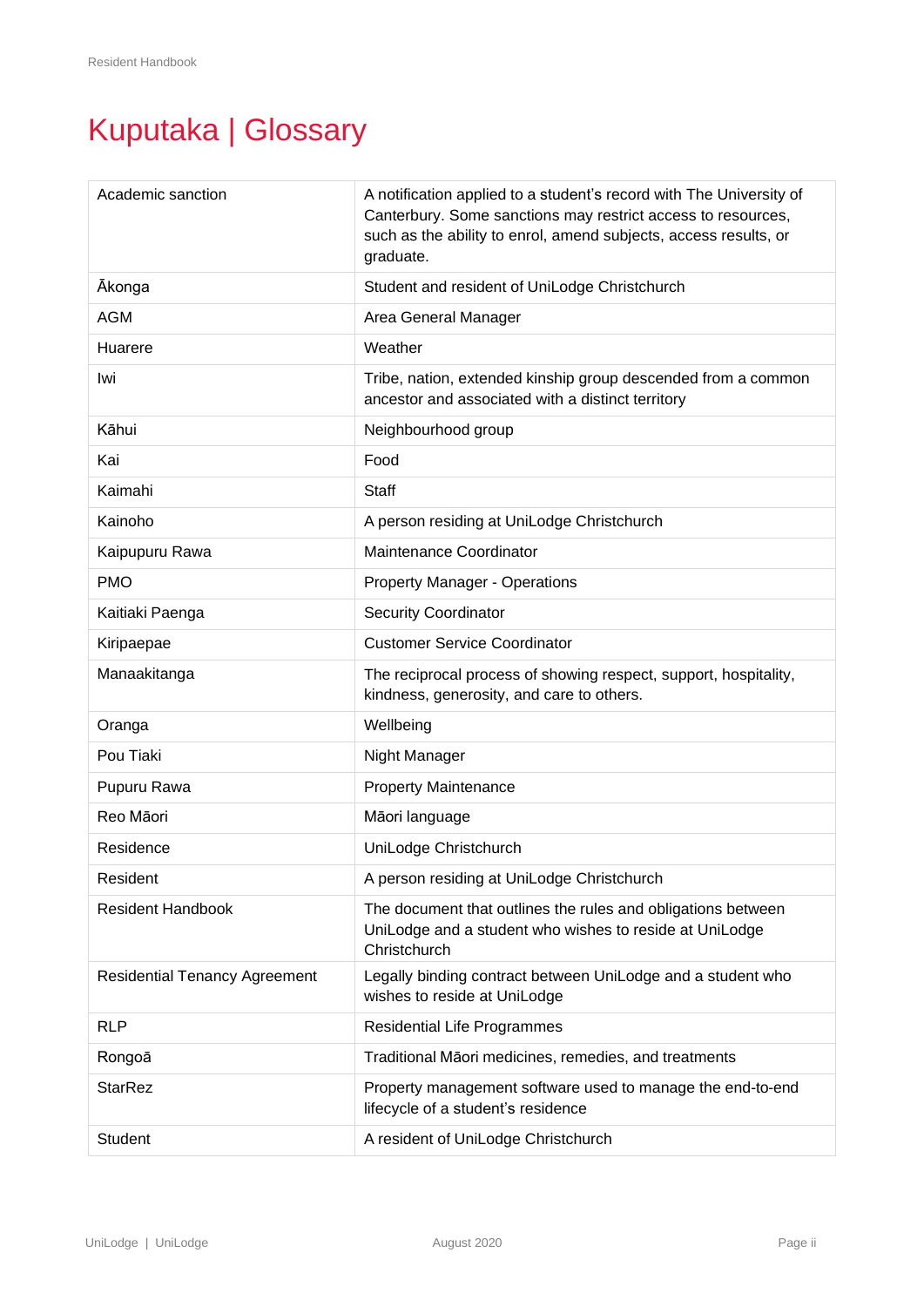| <b>Student Conduct Policy</b> | The University of Canterbury expectation for student behavioural<br>standards                                                                                 |  |
|-------------------------------|---------------------------------------------------------------------------------------------------------------------------------------------------------------|--|
| Student profile               | Residency records maintained within StarRez for each student                                                                                                  |  |
| Taupaepae                     | Reception                                                                                                                                                     |  |
| <b>Residential Advisor</b>    | <b>Residential Advisor</b>                                                                                                                                    |  |
| Tiaki Paenga                  | Security                                                                                                                                                      |  |
| Tikanga/Tikanga Māori         | Correct Māori cultural procedures, customs, methods, practices,<br>and protocols that support the operation and functions of the whare                        |  |
| UniLodge                      | The manager appointed by the University to oversee the day-to-day<br>operations of UniLodge Christchurch and instil the rules as outlined<br>in this document |  |
| University                    | Te Whare Wānanga o Waitaha   University of Canterbury                                                                                                         |  |
| Whakataukī                    | Proverb or saying                                                                                                                                             |  |
| Whakawhanaungatanga           | Process of establishing relationships, relating to others well                                                                                                |  |
| Whānau                        | Family                                                                                                                                                        |  |
| Whare                         | House, residence                                                                                                                                              |  |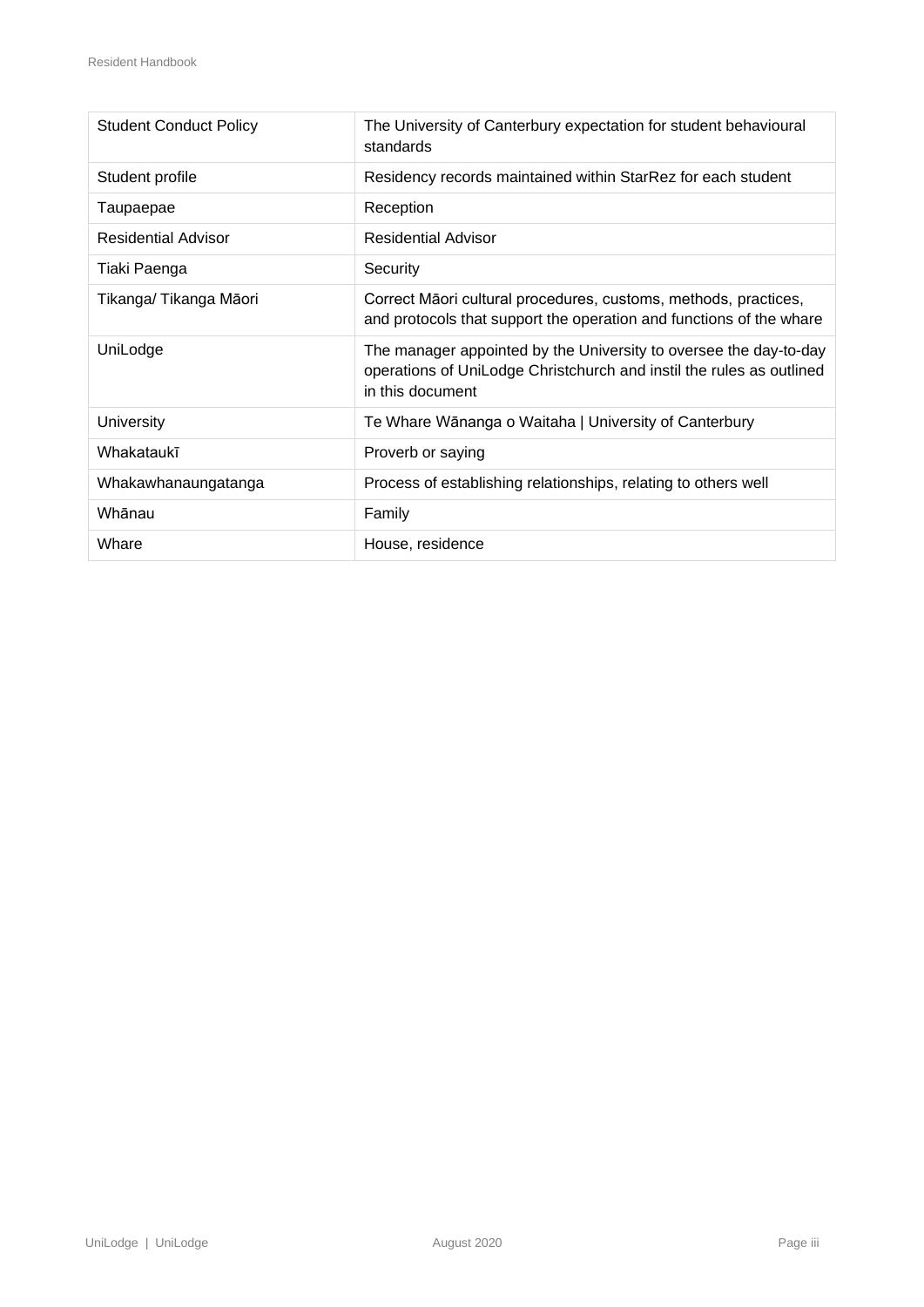# Ngā Kai o Roto | Table of Contents

# Contents

| 1.  |      |  |  |
|-----|------|--|--|
| 2.  |      |  |  |
| 3.  |      |  |  |
|     | 3.1  |  |  |
|     | 3.2  |  |  |
|     | 3.3  |  |  |
|     | 3.4  |  |  |
|     | 3.5  |  |  |
|     | 3.6  |  |  |
| 4.  |      |  |  |
|     | 4.1  |  |  |
|     | 4.2  |  |  |
|     | 4.3  |  |  |
|     | 4.4  |  |  |
|     | 4.5  |  |  |
|     | 4.6  |  |  |
|     | 4.7  |  |  |
| 5.  |      |  |  |
|     | 5.1  |  |  |
|     | 5.2  |  |  |
|     | 5.3  |  |  |
|     | 5.4  |  |  |
|     | 5.5  |  |  |
|     | 5.6  |  |  |
| 6.  |      |  |  |
|     | 6.1  |  |  |
|     | 6.2  |  |  |
|     | 6.3  |  |  |
|     | 6.4  |  |  |
| 7.  |      |  |  |
|     | 7.1  |  |  |
|     | 7.2  |  |  |
|     | 7.3  |  |  |
|     | 7.4  |  |  |
| 8.  |      |  |  |
|     | 8.1  |  |  |
|     | 8.2  |  |  |
| 9.  |      |  |  |
|     | 9.1  |  |  |
| 10. |      |  |  |
|     | 10.1 |  |  |
|     | 10.2 |  |  |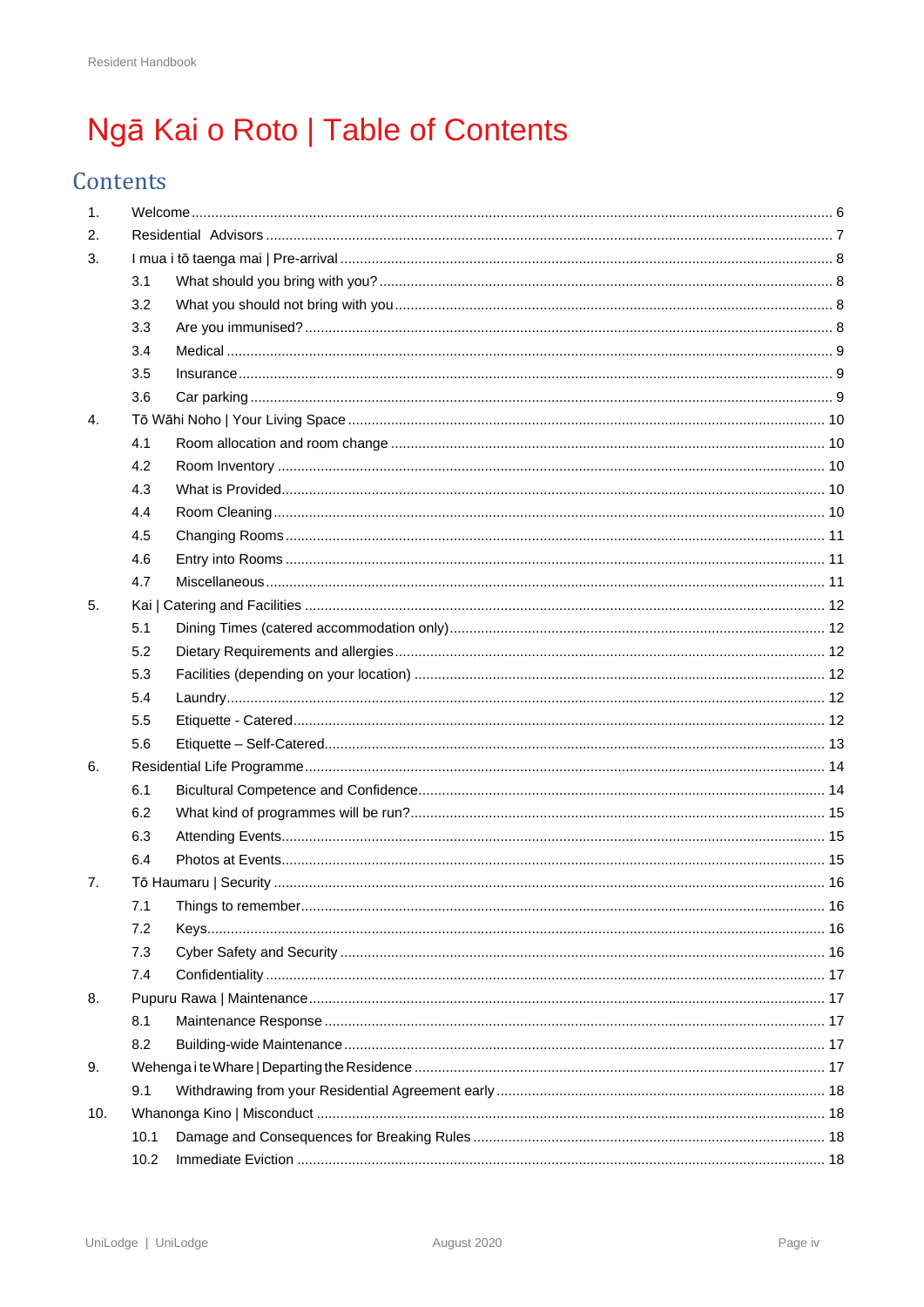|     | 10.3              |                                                                                     |  |
|-----|-------------------|-------------------------------------------------------------------------------------|--|
| 11. |                   |                                                                                     |  |
| 12. |                   |                                                                                     |  |
|     |                   |                                                                                     |  |
| 13. |                   | Waipiro, Tarukino, Momi Tūpeka, MomiMamaoa   Alcohol, Drugs, Smoking and Vaping  21 |  |
|     | 13.1              |                                                                                     |  |
|     | 13.2 <sub>2</sub> |                                                                                     |  |
| 14. |                   |                                                                                     |  |
|     | 14.1              |                                                                                     |  |
|     | 14.2              |                                                                                     |  |
|     | 14.3              |                                                                                     |  |
|     | 14.4              |                                                                                     |  |
|     | 14.5              |                                                                                     |  |
|     | 14.6              |                                                                                     |  |
| 15. |                   |                                                                                     |  |
| 16. |                   |                                                                                     |  |
|     | 16.1              |                                                                                     |  |
|     |                   |                                                                                     |  |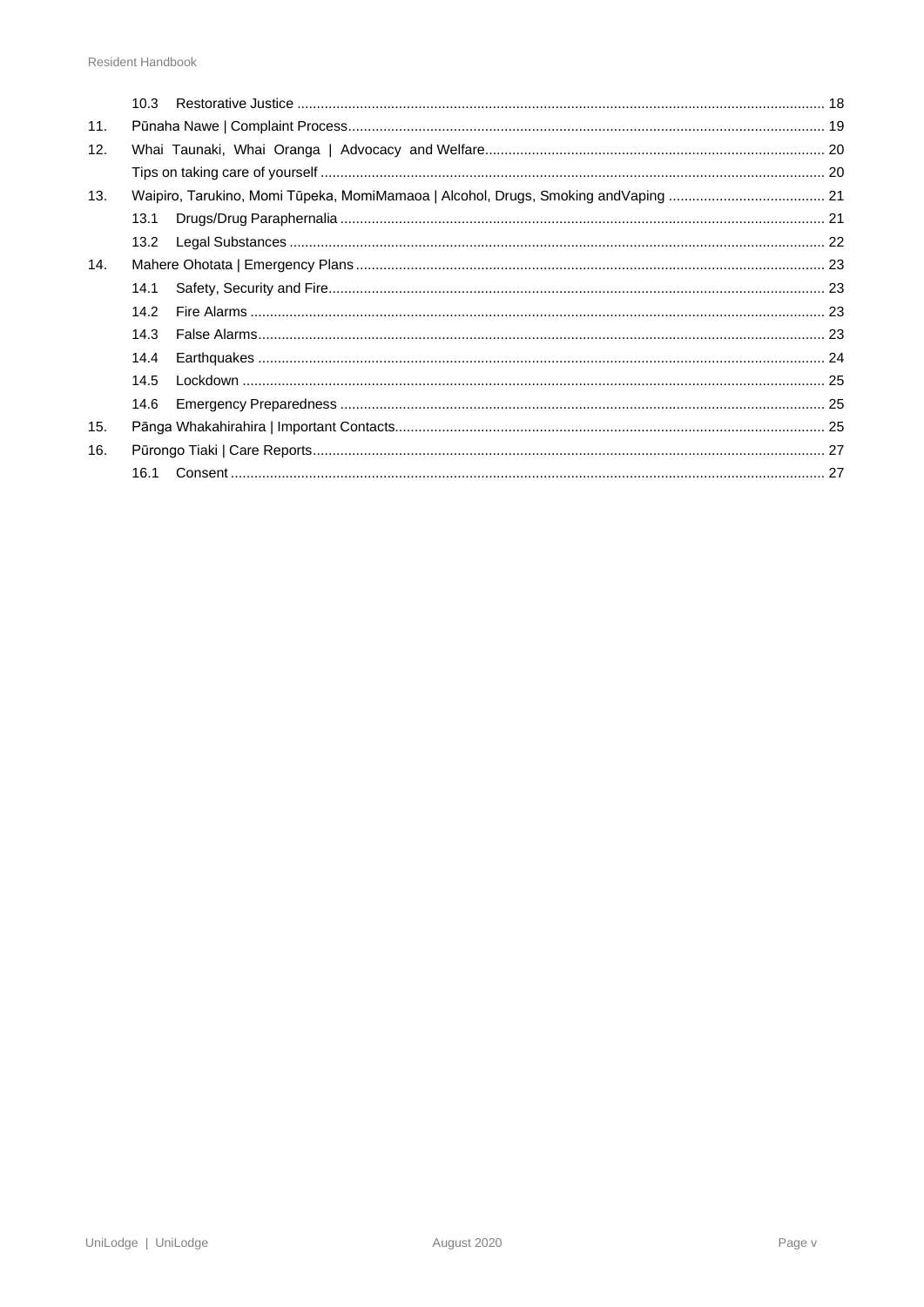# <span id="page-6-0"></span>1. Welcome

Kai ngā ihoiho o ngā maunga whakahī e tū kāwekaweka mai nā i ō koutou rohe houkura, nau mai, tauti mai! Tēnā koutou katoa.

We would like to welcome you to our 2022 UniLodge family of academic scholars. We trust that your stay here will be both enjoyable and productive. Ka ora kāinga rua - this whakataukī acknowledges that this Unilodge Christchurch, will be your home away from home. Moving away from whānau and the familiarcan be quite daunting. Rest assured alongside the all other akonga (students) and Residential Advisor, we are here to facilitatea smooth transition and manage the rhythms of the academic year in a safe and supportive residential setting.

All our team are aware that you are here not only to enjoy yourself but also to study, and we understand that at times you will be under pressure to complete assignments, we will work with our residents to help teach you all how to prepare for success at UC. The Aratohu Kainoho Resident Handbook (this document) is designed to ensure that everybody understands and observes the requirements and rules so that all ākonga can enjoy their stay.

As a cohort, you may not only be from Aotearoa but from all around the world. You studya variety of subjects, have a wide range of interests and talents, and have diverse cultural backgrounds.We will embrace diversity and similarities to produce a tight-knit and vibrant community, one in which we have confidence you will be able to make lifelong friendships and memories.

Most of the information in this handbook is based on common sense and has already been explained during your initial sign-up process. Our requirements and rules ensure the COMFORT, SAFETY, HEALTH and SECURITY of all students.

We hope that this handbook will also prove useful in answering any questions and in assisting you with the most common issues that may occur. We have team members on duty 24 hours a day, should you not find the answer you are looking for here, please give us a call.

The whānau of UniLodge commit to create an atmosphere that provides ākonga with the greatest opportunity to maximise their success, enjoyment and experience from their time studying in Ōtautahi Christchurch at Te Whare Wānanga o Waitaha | University of Canterbury.

Please read through this guide thoroughly to help you settle in. It is a useful reference tool to come back to throughout the year if you have any uncertainties.

We wish you an exciting year of self-discovery, success, and memory-making.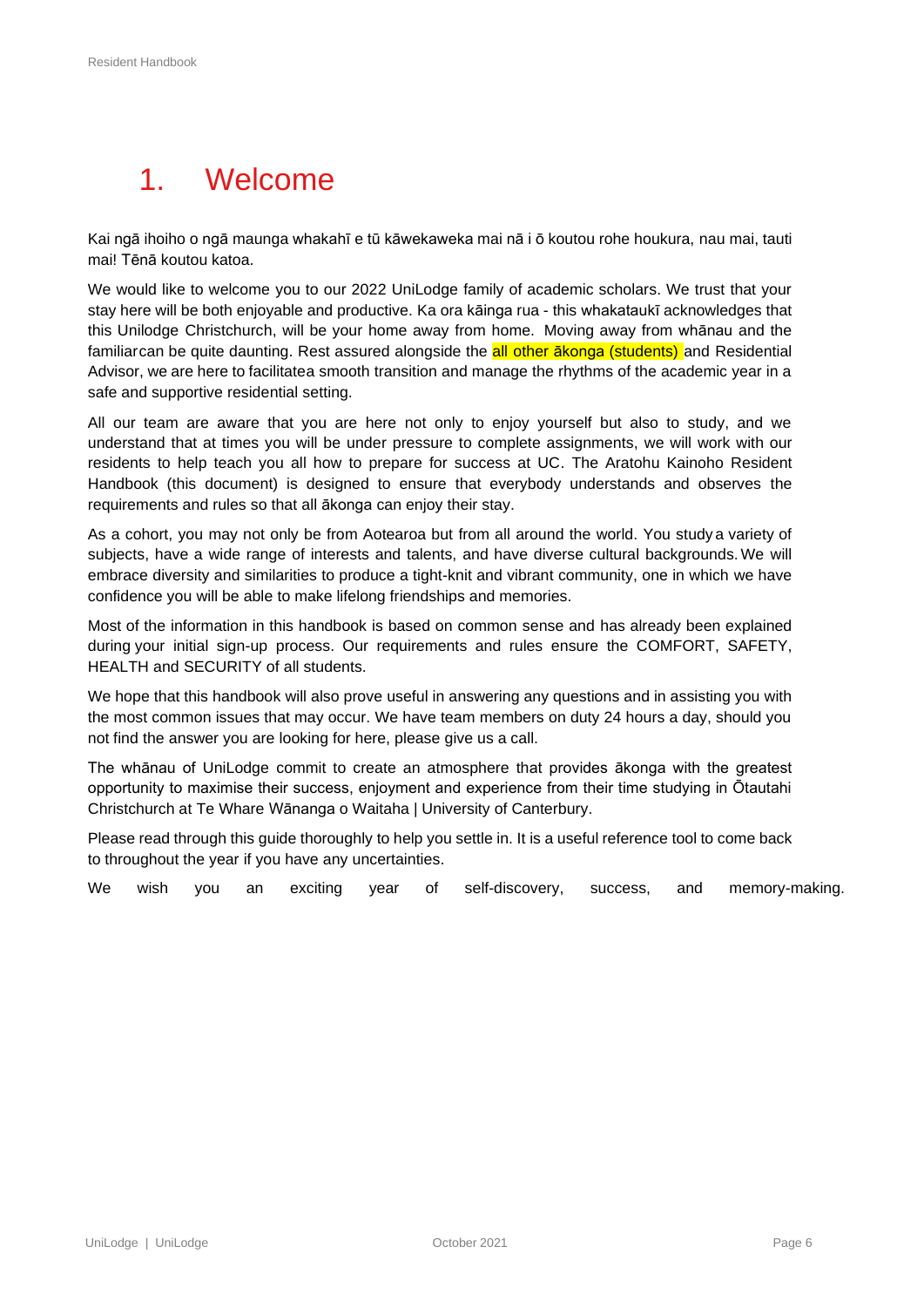# <span id="page-7-0"></span>2. Residential Advisors

#### A Residential Advisor

Provides manaakitanga to our ākonga and serves as an essential resource to them

- Will engage proactively with all students
- Has a good understanding of campus services
- Knows, abides, and reinforces all tikanga, rules and regulations of UniLodge Christchurch as outlined in theResidential Rules and Resident Handbook
- Develops community
- Creates an environment where the needs and concerns of all are heard and respected
- Promotes and supports an environment that encourages academic and social development
- Collaborates on, supports, and attends residential activities and events
- Provides support to ākonga
- Assists students with academic, personal, and social concerns, and refers them to appropriate residential staff and support services when necessary
- Assists with mediation and crisis situations
- Works with appropriate residential kaimahi to resolve maintenance issues and safety concerns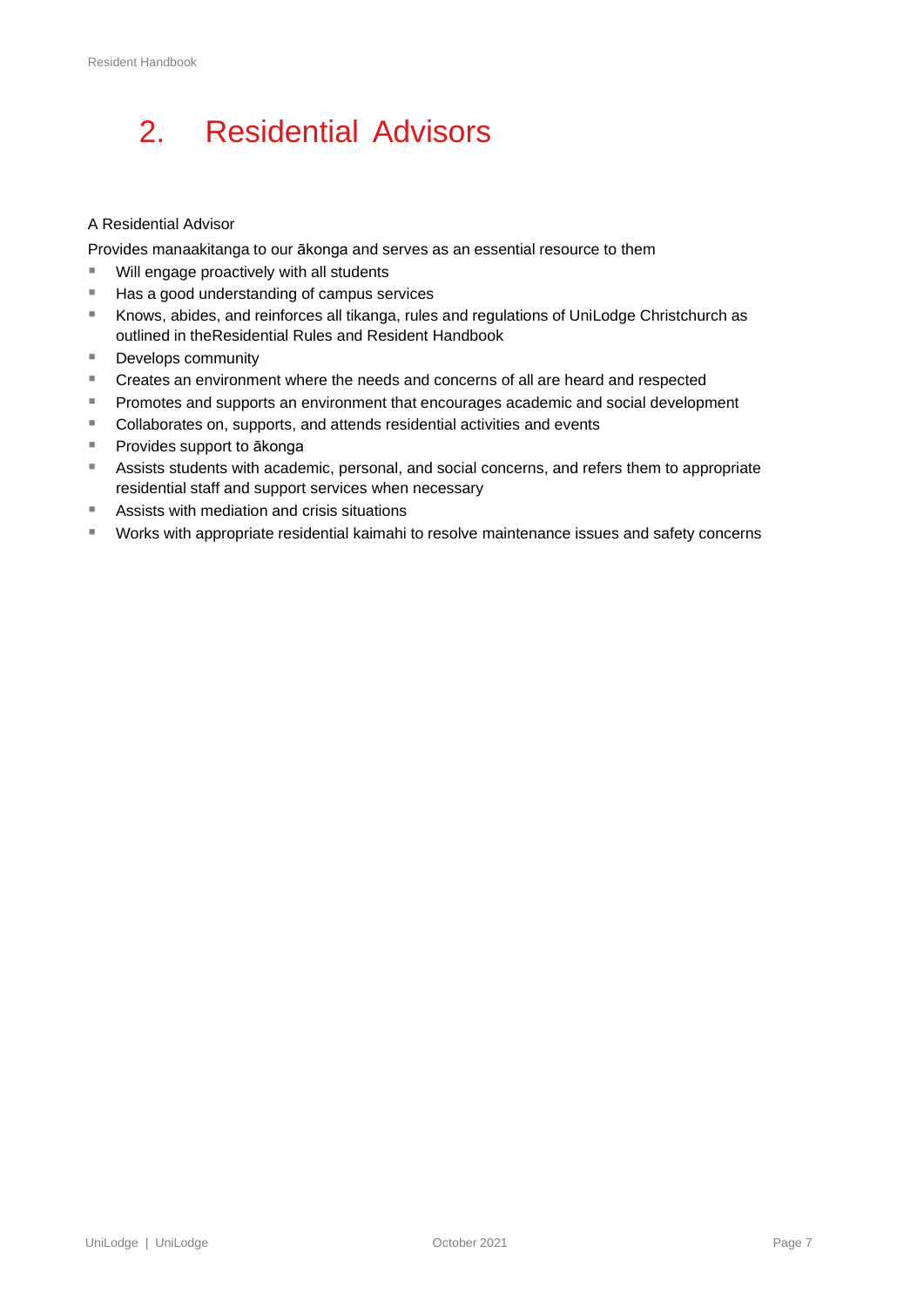# <span id="page-8-0"></span>3. I mua i tō taenga mai | Pre-arrival

# <span id="page-8-1"></span>**3.1 What should you bring with you?**

We recommend that you bring all your medications, personal health products and items that make you feel at home.

You will also need:

- Duvet and duvet cover (we recommend a queen so you can use it in your second year at UC)
- University essentials
- Stationery
- Coursebooks, etc
- Pillow and pillow slip
- Towels
- White Tac for posters and pins for pinboard
- ID and community services card
- Coat hangers
- Personal first aid kits
- Your favourite coffee mug
- Washing basket
- A positive attitude

### <span id="page-8-2"></span>**3.2 What you should not bring with you**

- Fridge, heater, rice cooker, electric jug, electric iron, electric blanket, or extra furniture
- **Fireworks**
- **Bed**
- Candles or incense
- Anything that can be consider offensive or pose undue risk
- Any kind of pet
- TV

### <span id="page-8-3"></span>**3.3 Are you immunised?**

#### *As of the 1st of September 2021, all students are eligible to their covid vaccination, do the right thing; protect yourself and protect those around you. UniLodge encourages all residents to be immunised (unless for a medical reason you cannot receive a vaccination)*

It is recommended that all ākonga are fully immunised including against measles, mumps, rubella (MMR), meningococcal ACYW, meningococcal B and pertussis (whooping cough).

The varicella immunisation is also recommended for students who have not had chicken pox or who have not already completed a course of the varicella immunisation.

#### **Meningococcal vaccines**

Meningococcal disease is an infection caused by bacteria. It can develop in just a few hours and lead to two serious and potentially life-threatening illnesses – meningitis and septicaemia. Young adults living closely with others are at high risk.

The UC Health Centre strongly recommends students are vaccinated before you arrive at your residential hall – there are two vaccines available. Menactra/Nimenrix protects against strains A, C,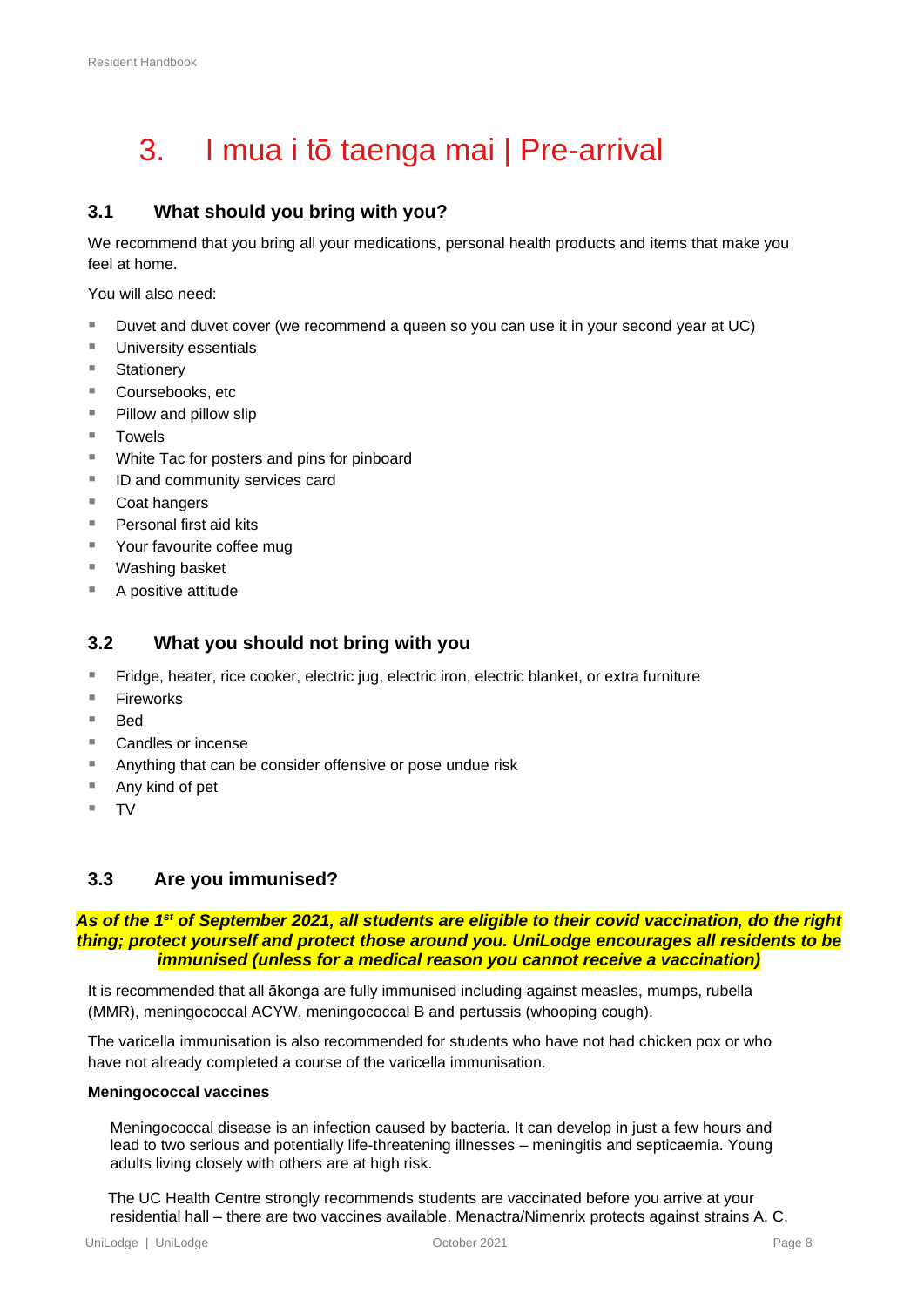W and Y, and is free for all domestic students up to 25 years living in/about to enter halls of residence. Bexsero protects against strain B meningococcal disease.

Contact your GP for more information or visit [www.canterbury.ac.nz/healthcentre/our](http://www.canterbury.ac.nz/healthcentre/our-services/vaccine-info/)[services/vaccine-info/](http://www.canterbury.ac.nz/healthcentre/our-services/vaccine-info/)

### <span id="page-9-0"></span>**3.4 Medical**

If you require a fridge for medication or a sharps bin, please let us know before you arrive.

Please let us know of any medical conditions that may affect you while you stay with us, it will not affect your application!

### <span id="page-9-1"></span>**3.5 Insurance**

Before you arrive to stay at UniLodge Christchurch we strongly recommend that you arrange insurance for all your personal belongings including, but not limited to, cars motorcycles, bicycles, computers, and personal effects. **UniLodge and UC do not carry insurance for residents' belongings**. Your whānau household policy insurance may cover children's personal belongings, but please check with your whānau first - never assume with insurance.

UniLodge Christchurch accepts no responsibility for any damage, loss, or theft of students' possessions.

## <span id="page-9-2"></span>**3.6 Car parking**

We have limited parking at UniLodge Christchurch villages, although we cannot guarantee that we will be able to provide facilities to every car-owning resident.

All cars onsite must have a current WoF and Registration and a valid UCA parking permit.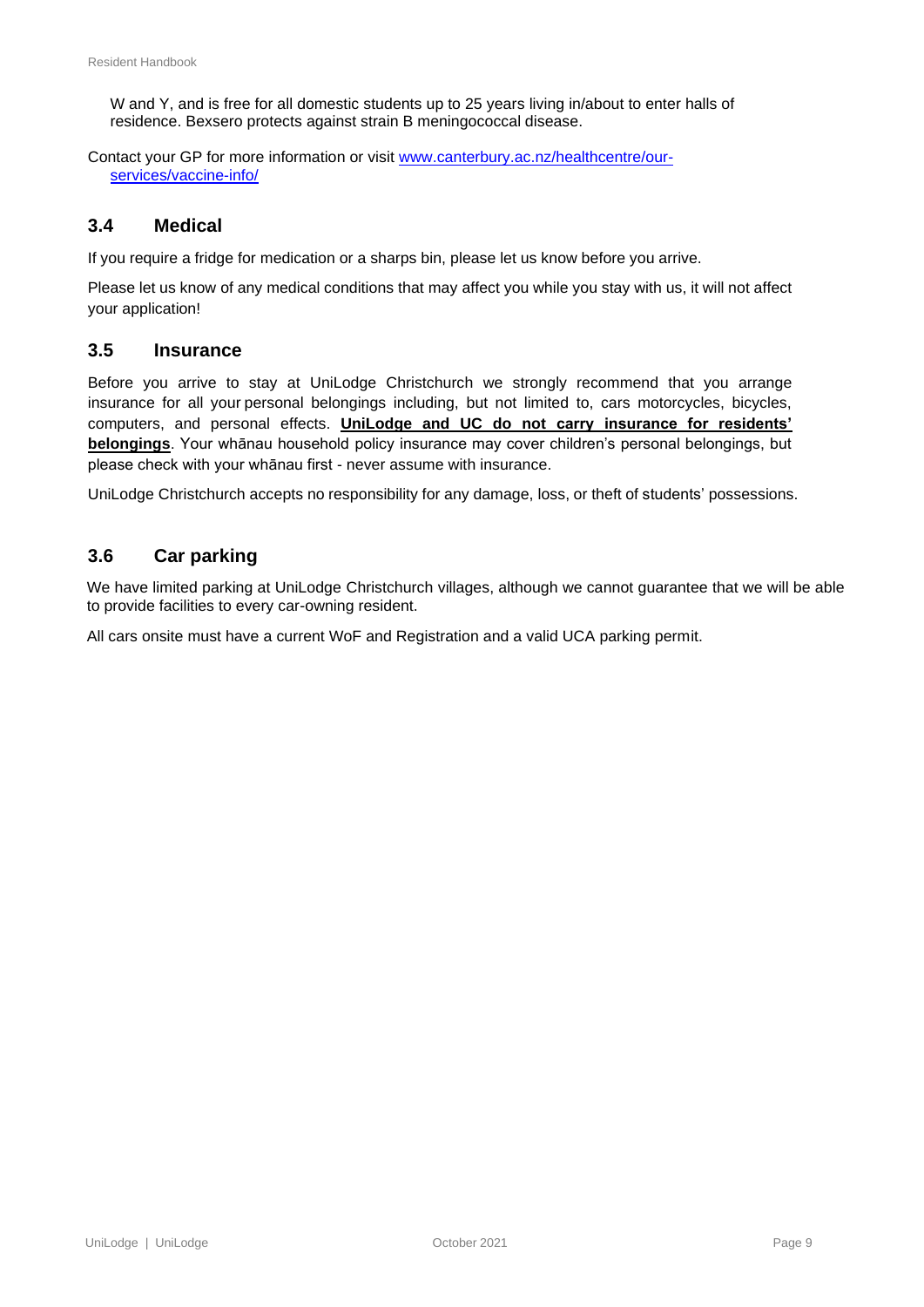# <span id="page-10-0"></span>4. Tō Wāhi Noho | Your Living Space

All electrical items must be tag tested before you arrive onsite.

### <span id="page-10-1"></span>**4.1 Room allocation and room change**

Room allocations are made with careful thought and consideration. We always encourage a preference,but we cannot always provide for that preference. If you are unhappy with your room, we ask that you stay in there for at least two weeks, put up some personal belongings and try it out before requesting aroom change. We cannot guarantee a room change at any point in the year.

#### **We will not change your room in the first two weeks.**

### <span id="page-10-2"></span>**4.2 Room Inventory**

You will be emailed a link to the room inventory form on your arrival. You will need to complete it and email it backwithin 48 hours. You will need to note all issues in the roomeven if you think it is not too bad.

We expect that when you leave at the end of the year, theroom will be in the same condition in which it was found atthe start.

### <span id="page-10-3"></span>**4.3 What is Provided**

Bed, desk, wardrobe, chair, drawers, lamp, and heater.

### <span id="page-10-4"></span>**4.4 Room Cleaning**

The Housekeeping team will tidy up communal areas regularly. It the responsibility of the student to ensure your room and flat is kept in a safe and hygienic state on a day to day basis. Communal areas will be. Regular room inspections are performed throughout the year.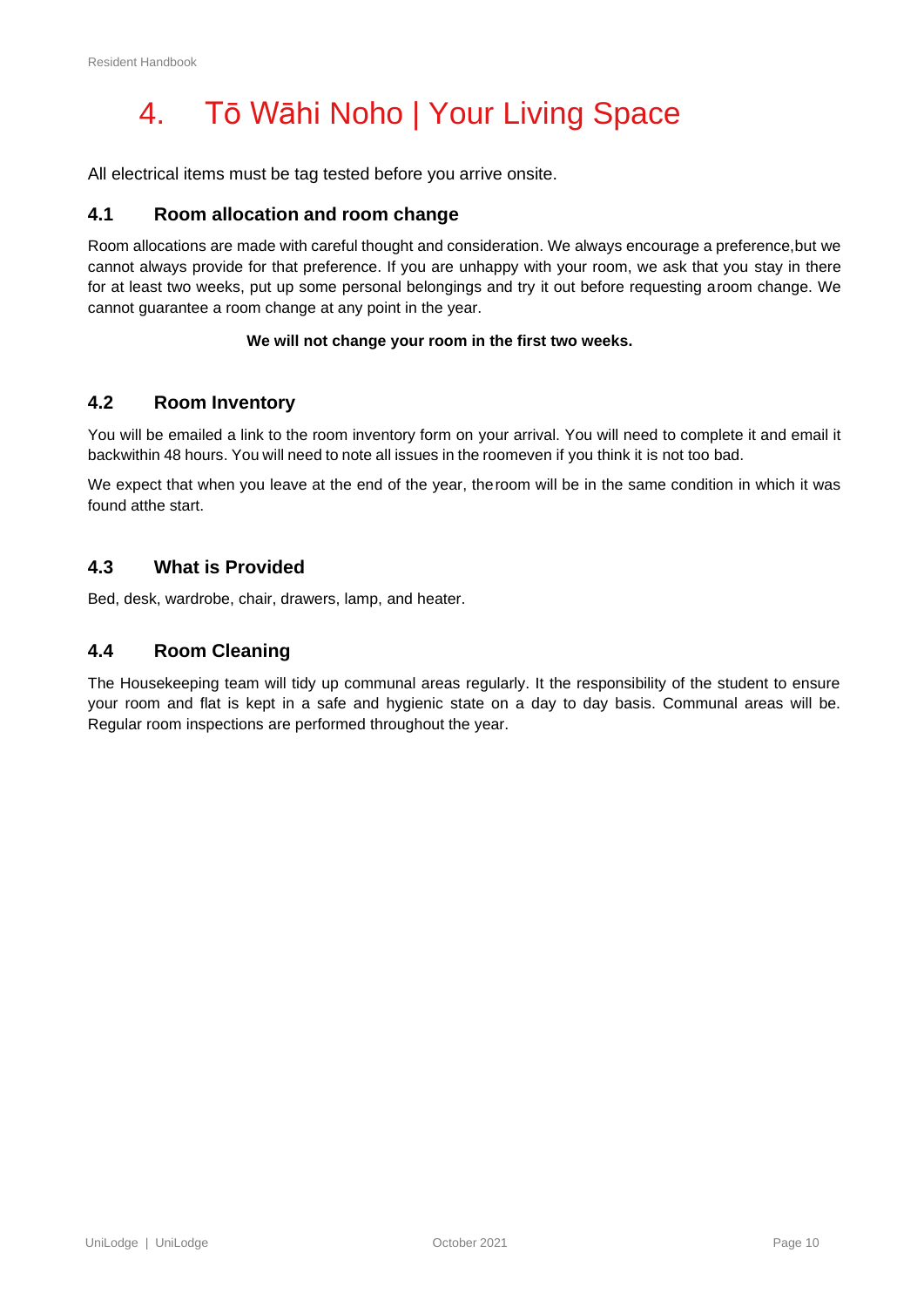# <span id="page-11-0"></span>**4.5 Changing Rooms**

A charge of \$100 plus an additional cleaning fee starting at \$100, depending on the cleanliness of the room, will apply on each occasion that the resident requests, and is granted, a move from one room toanother within UniLodge Christchurch.

## <span id="page-11-1"></span>**4.6 Entry into Rooms**

Staff reserve the right to enter any room at any time for any purpose reasonably connected with the wellbeing, welfare, and safety of people or for inspection/ maintenance of UniLodge Christchurch property.

Staff will always follow the three knock policy.

### <span id="page-11-2"></span>**4.7 Miscellaneous**

- Please take care when putting items on the wall. Only use WHITE-tac.
- The cost for repairing damage (other than 'wear and tear') will be invoiced to your account.
- Any questions about room furnishing should be directed to your Residential Advisor in the first instance.
- You are fully responsible for your room and the behaviour of visitors and happenings within, whether you are present or not.
- Be noise aware at all times.
- There will be no room swaps, without permission from the PMO or RLM
- Please do not move furniture out of your bedroom or communal spaces.
- To ensure that your room is adequately ventilated, please open windows daily.
- Sustainability is a key part of our mission here at UniLodge Christchurch. Please use the recycling bins locatedin your communal rooms whenever possible.
- **E** Personal heaters, refrigerators, electric jugs/ coffee machines and toasters or anything used to cook are not permitted in bedrooms.
- All electrical appliances must be certified.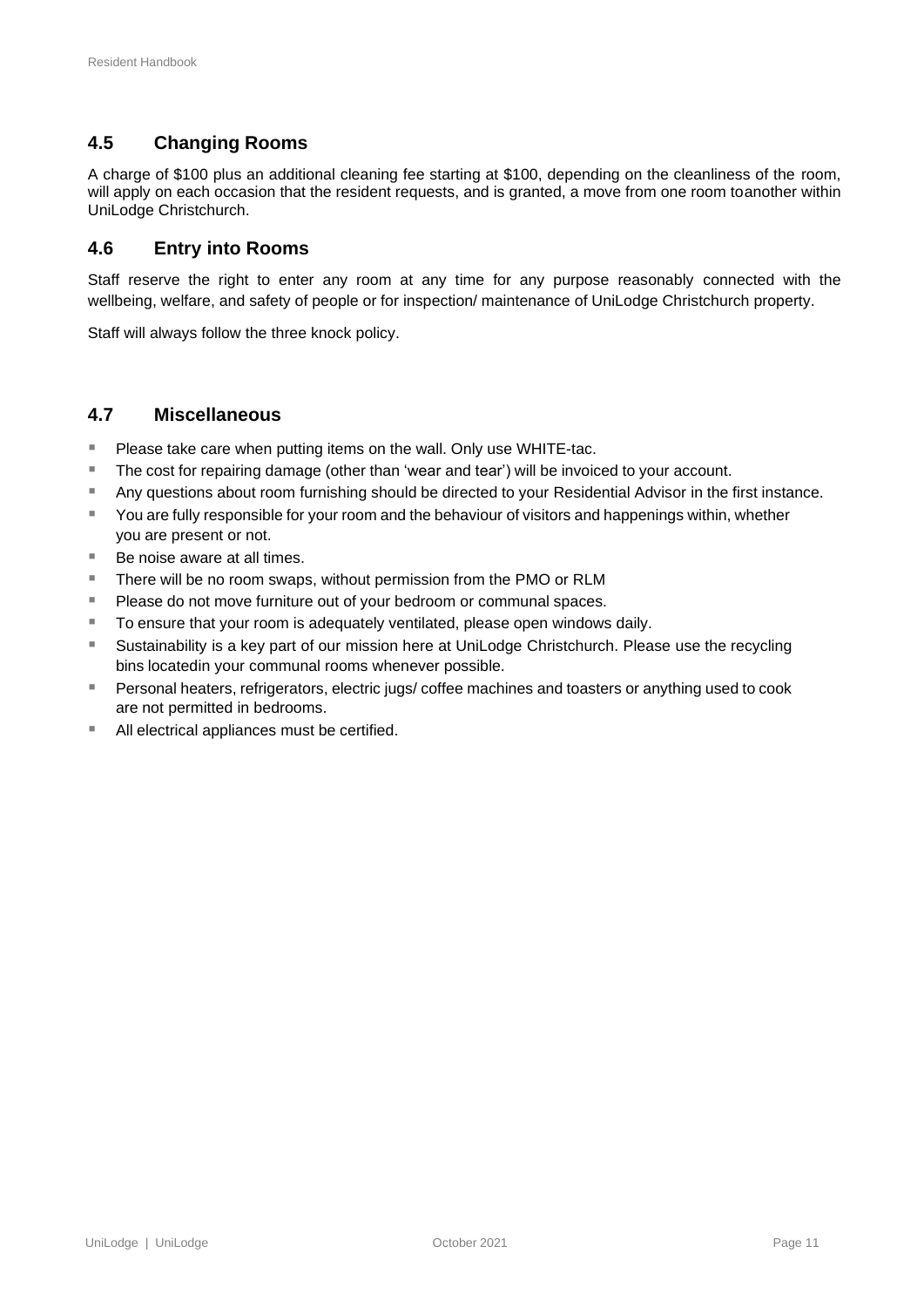# <span id="page-12-0"></span>5. Kai | Catering and Facilities

# <span id="page-12-1"></span>**5.1 Dining Times (catered accommodation only)**

Dining times will be listed at the dining hall in your respective accommodation.

### <span id="page-12-2"></span>**5.2 Dietary Requirements and allergies**

Please let us know if you have any dietary requirements or allergies, each service we will have a range of options that cater for vegan, vegetarian and omnivores. Once we know our cohort requirements, we will work out the best way forward with those who are dairy free, coeliac or gluten intolerance.

#### **So, it is important you let us know before you arrive!**

## <span id="page-12-3"></span>**5.3 Facilities (depending on your location)**

- Kāuta | Kitchen
- Printing & Photocopying
- Lounge areas
- Study Lounge
- Private Study rooms
- Music Rooms
- Media room
- Games room

If you would like to know more about any of the facilities at UniLodge Christchurch please ask your Residential Advisor or one dour Kiripaepae in the taupaepae (reception) team.

## <span id="page-12-4"></span>**5.4 Laundry**

Laundry facilities are readily available in UniLodge Christchurch. Regular washing is beneficial and is part of your responsibilities as a student. Whether you choose to do a load on your own or band together as a group, please remember the following:

- Pick up your washing in a timely manner so that your fellow Residents can have a go at theirs.
- Do not leave your washing scattered around while drying them. If a washing line is available, please use that instead.
- You are more than welcome to dry your clothes in your room, however, please bear in mind to only do that while you have your windows open. Ventilation is key to removing moisture, this will help keep your room nice and dry as well.
- Do not dry your clothes using the heater.

## <span id="page-12-5"></span>**5.5 Etiquette - Catered**

Appropriate behaviour and a reasonable standard of dress while queuing and dining is expected. This includes the wearing of shoes. Jandals/ slippers (with hard soul) are acceptable,sitting down while eating, no offensive messages on clothing, no PJs or onesies.

- **E** Please store bags outside of the Wharekai | Dining Room (not on the floor).
- **E** Please ensure to wash your hands for 20 seconds with soap and use the sanitiser before going to the buffet.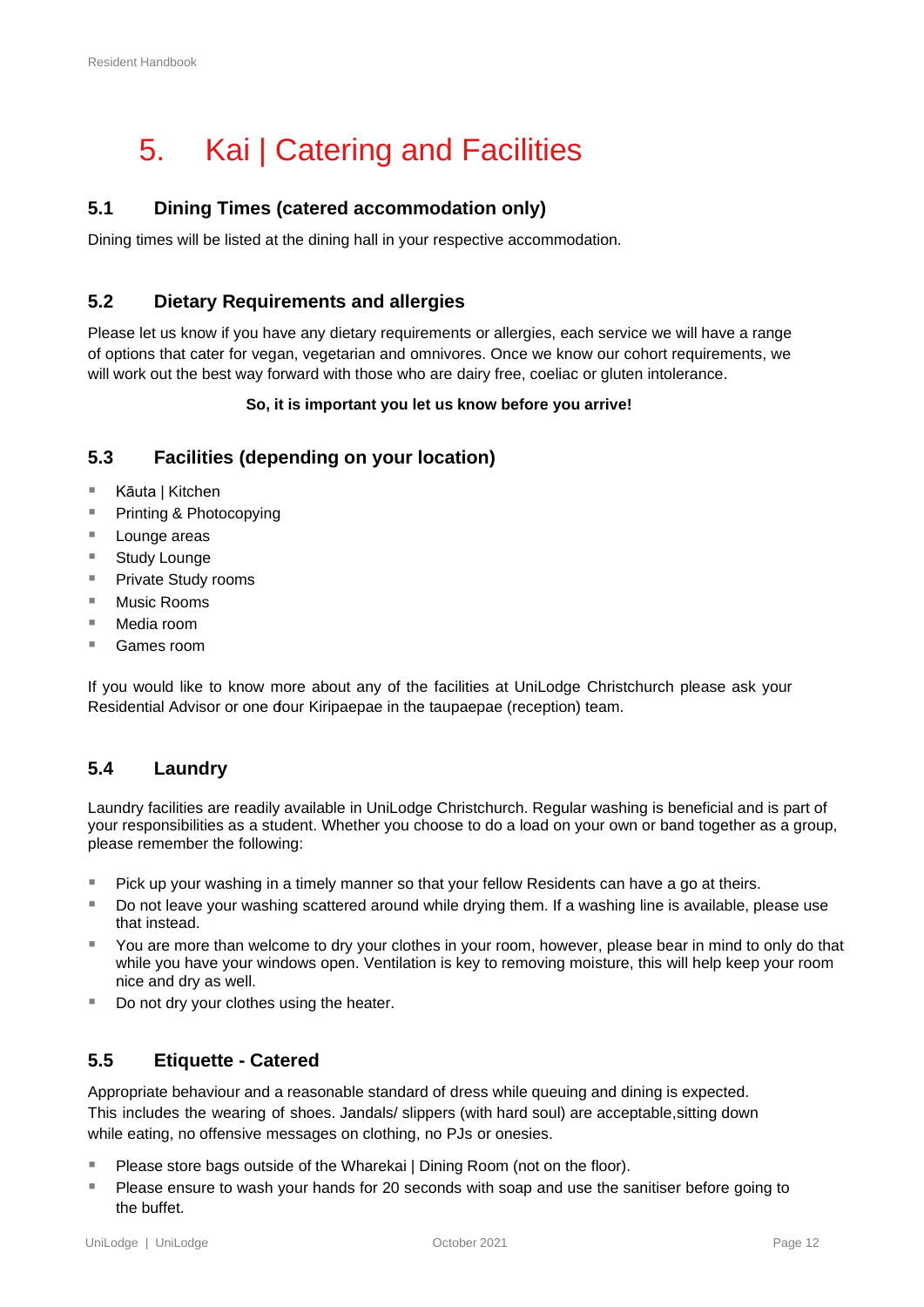- Only take what you can eat, do not waste food on purpose.
- Scrape any food scraps into the bin and place crockery and cutlery into the racks provided, ready for washing.
- Please do not remove crockery and cutlery from the dining areas.
- **If there is an issue with a meal let us know, we cannot fix it unless we know about it.**

### <span id="page-13-0"></span>**5.6 Etiquette – Self-Catered**

- Please store bags on the floor while preparing meals.
- Please ensure to wash your hands for 20 seconds with soap and use the sanitiser before preparing your meal.
- After your meal, please ensure you dispose of scraps and rubbish appropriately.
- Please ensure you clear up any spills you have immediately.
- Please ensure you clean your own dishes and leave the benches clear and clean for other residents to use.
- Please ensure you store your food correctly for your own health and wellbeing, please do not hesitate to ask a team member if you are unsure.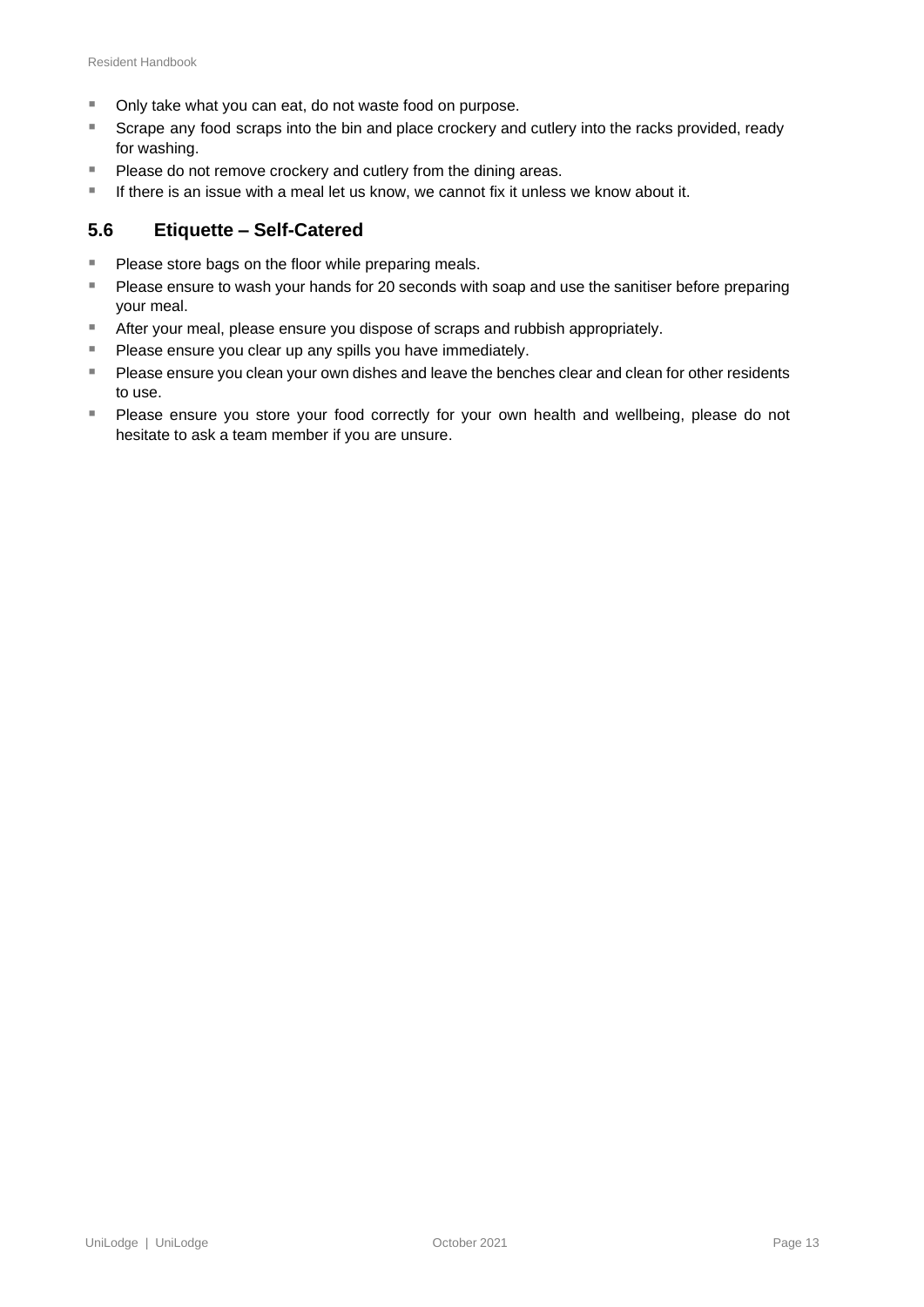# <span id="page-14-0"></span>6. Residential Life Programme

Residential Life is an integrated, contemporary, residential life programme, run by UniLodge for our Residents. It is designed to support and bring out the best in each Resident through the duties and activities carried out by senior Residents - Residential Advisor, RLM, the PMO and the Area General Manager.



### <span id="page-14-1"></span>**6.1 Bicultural Competence and Confidence**

UC is working towards an education system that includes te ao Māori, Māori world views, and mātauranga Māori, Māori indigenous knowledge systems, the land and their relationships with Tangata Tiriti (non-Māori people living in Aotearoa). The UC Graduate Profile provides a framework for bicultural competence and confidence, which is the ability to interact confidently and appropriately with people from different backgrounds.

It goes beyond an awareness of, or sensitivity to, another culture to include the ability to use that knowledge in intercultural situations. It is focused upon the inclusion of mātauranga Māori and mātauranga Ngāi Tahu, Ngāi Tahu knowledge, within undergraduate degrees. The sense of belonging and commitment to Māori aspirations is made manifest for Māori.

UC is a committed bicultural university operating in an intercultural world. We not only recognise the role of, and partnership with Ngāi Tūāhuriri and Ngāi Tahu as the local hapū and iwi who are mana whenua, we also aim to embed a bicultural perspective in all our learning, teaching, research and in everything we do. We also acknowledge the unique connection we have in Aotearoa through shared narratives that reach across the Pacific.

Ākonga who reside at UniLodge Christchurch will be entering a whare that values, respects, encourages and normalises mātauranga, tikanga and te reo Māori (Māori knowledge, protocols and language) as the indigenous language and people of Aotearoa. UniLodge Christchurch is a whare that supports the use of all languages and is inclusive of all people from all cultures and backgrounds.

We value manaakitanga at UC and within our whare, UniLodge Christchurch. We promote a culture of mutual respect, tolerance, and celebration of diversity and will provide opportunity for the building of bicultural understanding, within an intercultural context. We aim to create an environment where everyone feels respected and looks out for everyone else. A community where residents feel they belong and can share a sense of whānau, and where friendship and whakawhanaungatanga are valued. We aim to provide opportunities for residents to interact with, learn from, and value everyone.

UniLodge Christchurch offers a balanced programme of activities that supports Resident life across many dimensions such as: standard of living and quality of life, cultural, mental and physical health and wellbeing, academic and personal achievements, personal and social relationships, safety and securityand community connectivity.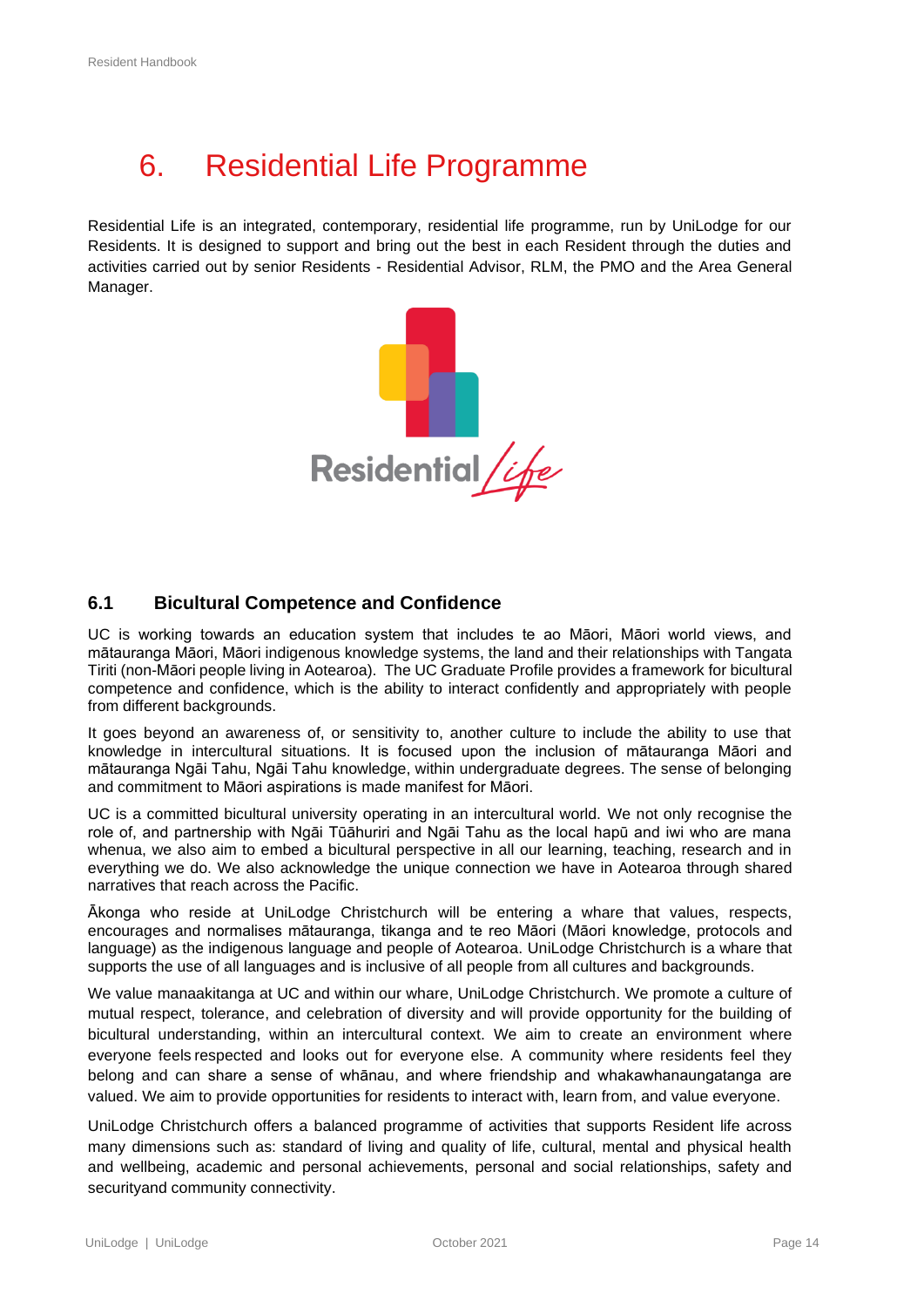# <span id="page-15-0"></span>**6.2 What kind of programmes will be run?**

- Social responsible activities that focus on whakawhanaungatanga (establishing and strengthening relationships) such as getting ākonga involved in raising much needed funds for a charity initiatives like Movember, or participation in community activities and with the student Army.
- There will also be opportunities to work with the Te Hunga Tūao | Student Volunteer Army and other student clubs
- Educational and special interest forums, seminars and focus groups
- **E** Life skill sessions such as budget workshops, interview skills, and resume writing workshops
- Game nights and movie nights
- Community driven events with Te Hunga Tūao | Student Volunteer Army and other student clubs such as Te Akatoki Māori Students' Association.
- Sporting activities such as netball, mau rākau, basketball, rugby, cricket kai a koe te tikanga, it is up to you!

Themed parties and activities that support and encourage the strengthening of cultural understandings including the normalisation of te reo Māori and other Pacific languages.

# <span id="page-15-1"></span>**6.3 Attending Events**

Attending and signing up for events is easy, you can register for events via the Student App. The wide range of events will be loaded via the Student App for the upcoming months so you can see what events are coming up and choose the ones you wish to attend, so simple! Our Kiripaepae at our taupaepae (reception) can assist you or answer any questions you may have.

## <span id="page-15-2"></span>**6.4 Photos at Events**

Photos at CSP events will be taken, and from time to time we will use these to post on social media or in marketing materials. If you would like us to remove a picture of you, please contact our taupaepae (reception).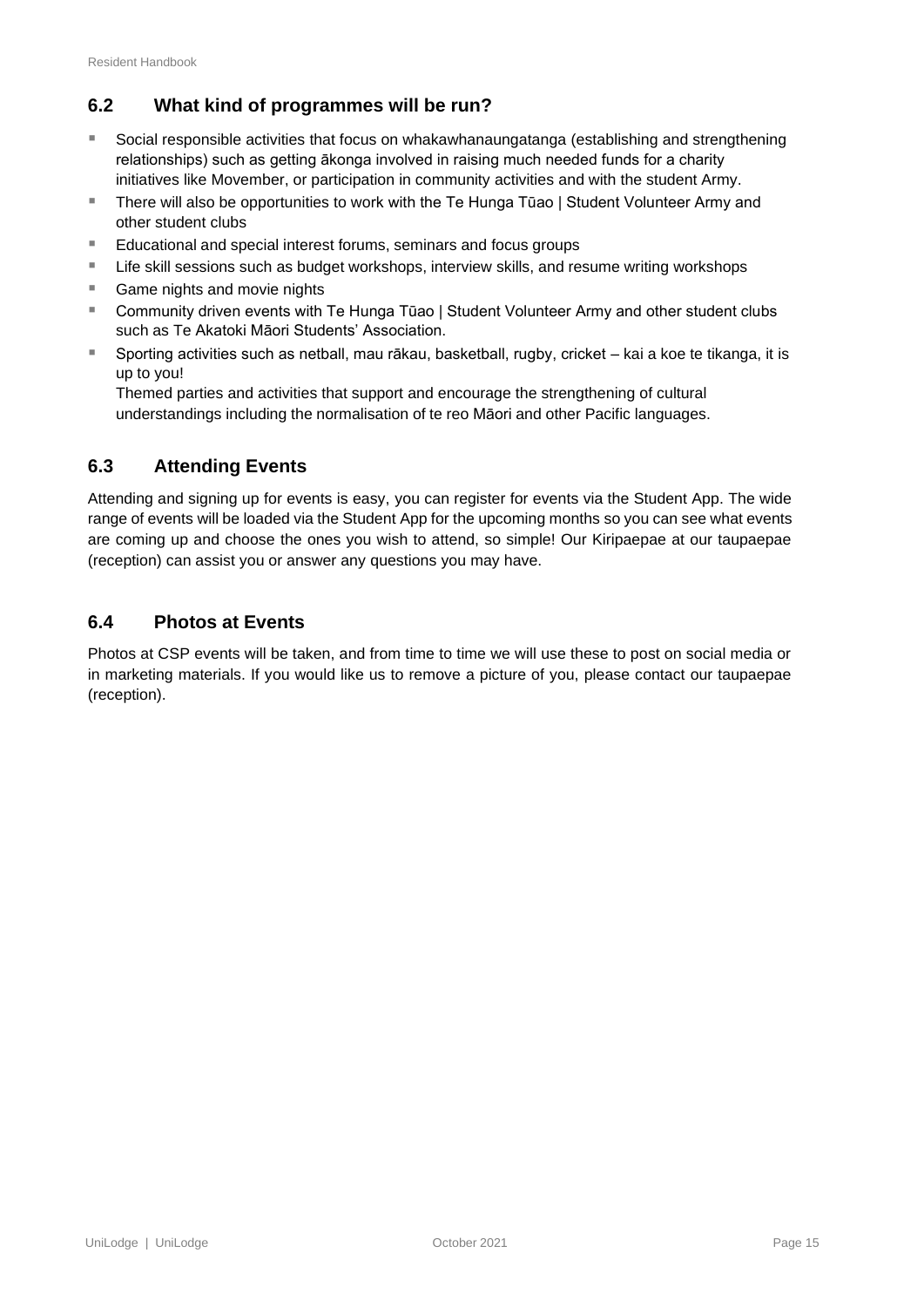# <span id="page-16-0"></span>7. Tō Haumaru | Security

## <span id="page-16-1"></span>**7.1 Things to remember**

- Kia haumaru to haere avoid walking alone at night.
- Kia whai hoa travel with a friend whenever possible.
- Hīkoi haumaru atu, hīkoi haumaru mai always use well illuminated walkways and recommended walking routes at night.
- Kia mataara report any unusual behaviour to security, even the smallest incident.
- Kia marutau ensure that all vehicles are locked when parked.

Access to the hall after dark will be restricted to the main entrance Do not allow tailgating through external doors

UC security will accompany you to your hall if requested at night

If you are uncomfortable at any time, call Tiaki Paenga | Security on extension 92888, or 0800 823 637 (off campus or by cell phone) and ask for assistance, it is just good sense to do so.

## <span id="page-16-2"></span>**7.2 Keys**

Do not lend your keys to other people.

Lost or damaged your key? Report it to your Residential Advisor or Kiripaepae at reception. Replacements can be requested from UC Security. If you lock yourself out, you will receive three complimentary lockouts, then you will be charged \$25 per lockout.

Please do not give any other person entry into buildings unless they are your registered guest. This is a security risk.

## <span id="page-16-3"></span>**7.3 Cyber Safety and Security**

The internet access provided at UniLodge Christchurch comes with responsibility.

For your own protection, do not share your password or username (guest WiFi is available throughout the hall for visitors not studying at Te Whare Wānanga o Waitara | University of Canterbury). No Information and Communication Technologies (including mobile phones, laptops, tablets, etc.) should be used to; upset, offend, or harass other members of the community (residents, staff, or visitors) even if meant as a joke. Internet connectivity provided at UniLodge Christchurch should not be used to operate a businessor carry out illegal or unethical activities.

Be aware that the university monitors traffic and material sent and received using their network. Excessive downloading by an individual may be followed up.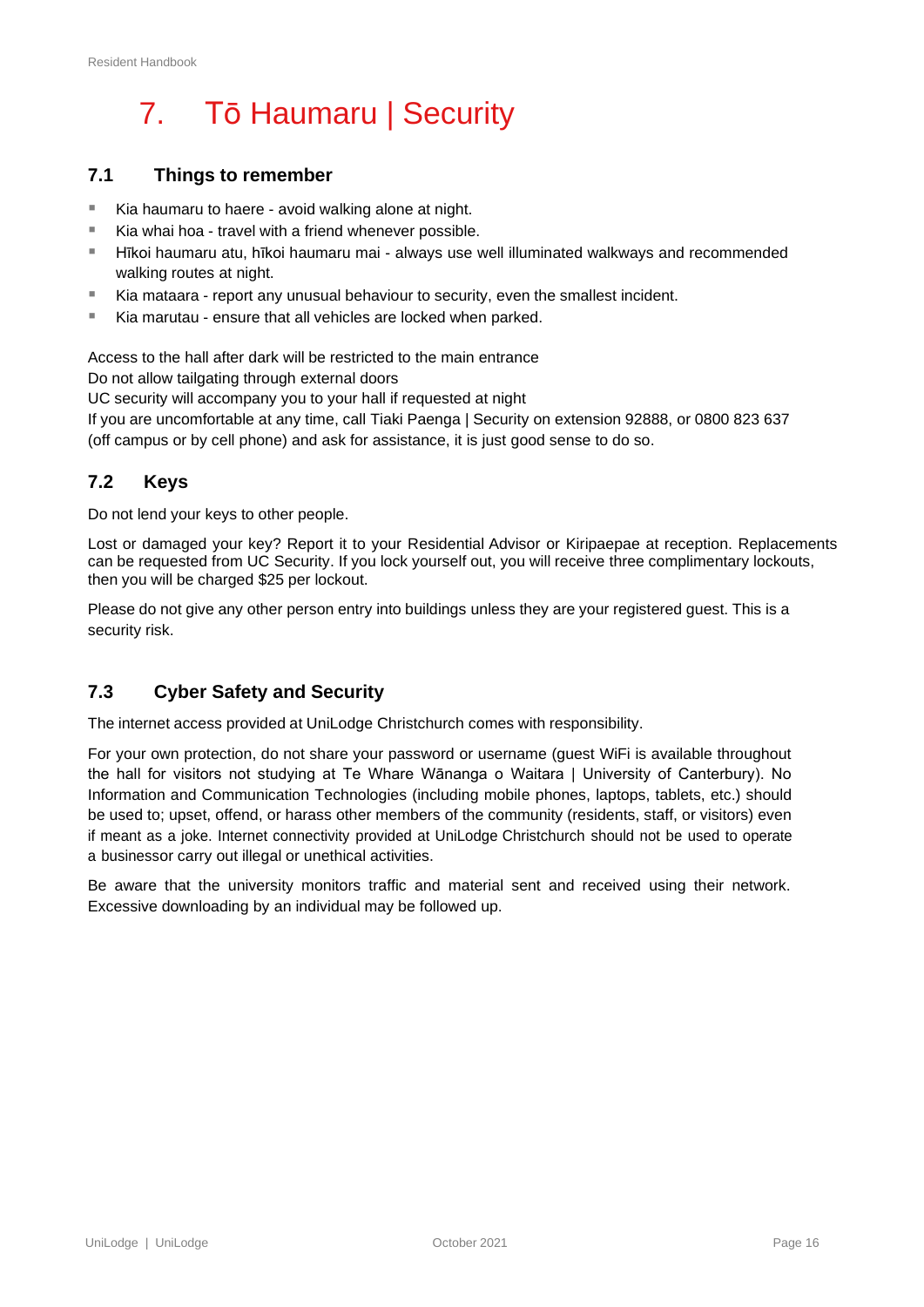# <span id="page-17-0"></span>**7.4 Confidentiality**

Kaimahi (staff) at UniLodge Christchurch will endeavour to treat all residents' concerns and private details with respect and confidentiality. However, there are occasions when it may be necessary for staff to contactor disclose information to concerned parties outside the UniLodge Christchurch. This may occur when:

- There is clear imminent danger to students or staff
- There have been serious breaches of the regulations
- Issues with the payment of accounts
- If you are over 18 years old, we cannot discuss anything personal about you with your parents without your consent (unless listed above, via the guarantor only)

# <span id="page-17-1"></span>8. Pupuru Rawa | Maintenance

If anything in your room or another part of the residence needs repairing, please let us know via StarRez Maintenance Portal. If anything needs urgent or emergency attention please ring, come by the taupaepae (reception) or contact the Duty Residential Advisor.

### <span id="page-17-2"></span>**8.1 Maintenance Response**

We work hard to quickly resolve all maintenance jobs. Once you have logged a maintenance request, you can expect the following response times:

- Low **3 months** (scuff marks)
- Medium **5 Days** (Carpet stain)
- High 24 hours (minor leak)
- Urgent 4 hours (health and safety issue)

However, sometimes it may take a bit longer than expected depending on the circumstances of the job. When that happens, we will always endeavour to keep you up to date. If you would like an update you are more than welcome to enquire at reception.

## <span id="page-17-3"></span>**8.2 Building-wide Maintenance**

Throughout the year UniLodge Christchurch will undergo maintenance and checks to make sure our building is intip top shape. We will notify all residents at least 48 hours before any occurs.

# <span id="page-17-4"></span>9. Wehenga i te Whare | Departing the Residence

At the end of your residential agreement you will need to depart the residence. To prepare for departing the residence you will need to work with kaimahi of UniLodge Christchurch to make sure all the correct steps are followed. Generally, you will need to provide a departure date, arrange a room inspection, tidy and cleanyour room, settle your account and hand back your keys and/or swipe card. More information will be provided at least one month prior to your departure.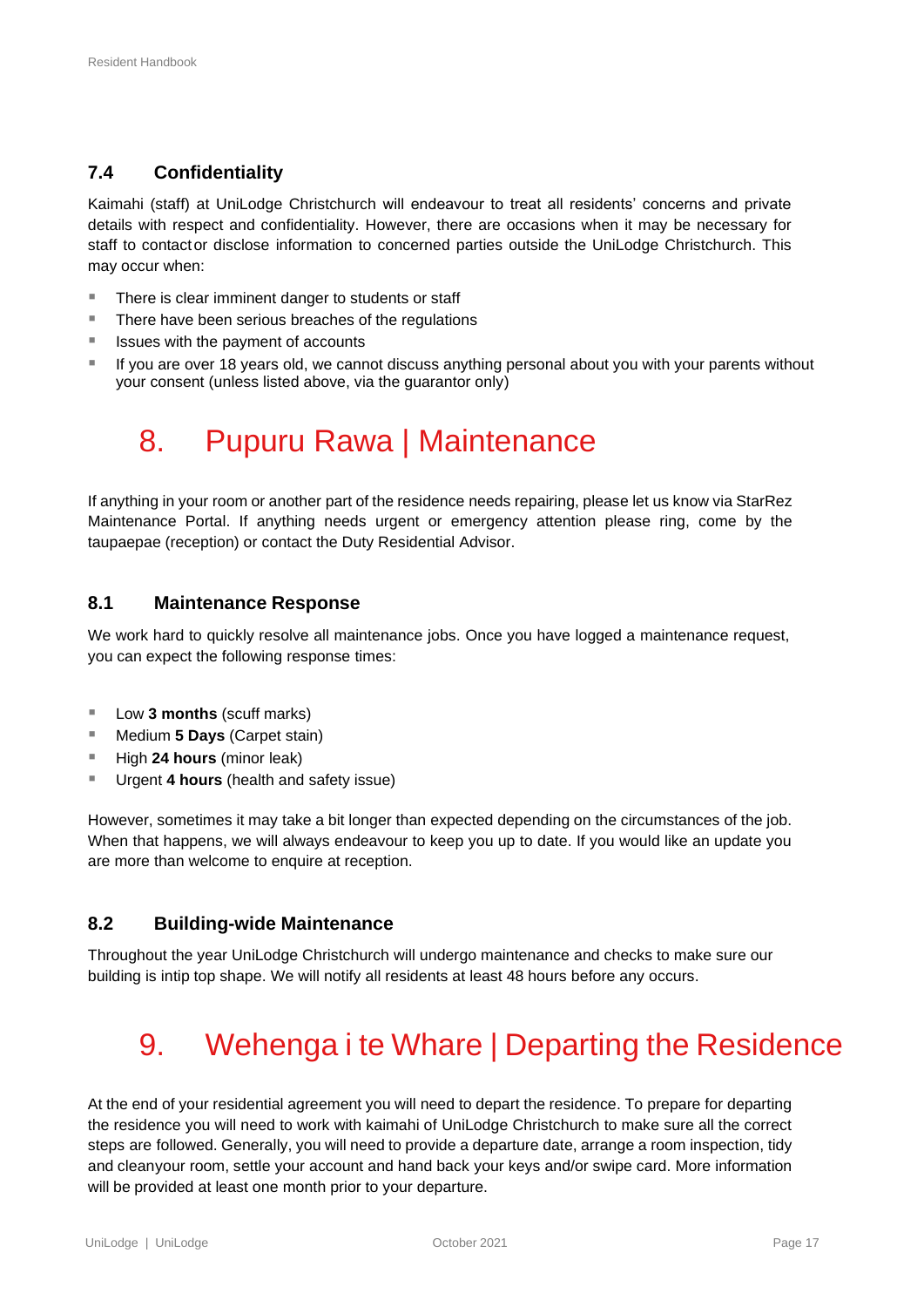# <span id="page-18-0"></span>**9.1 Withdrawing from your Residential Agreement early**

When you accepted your Residential agreement, you agreed to remain in residence and pay for the entire residential period. If you find that you cannot continue with your study and wish to withdraw from your agreement you must first speak with your RLM to complete the required paperwork. Thereare financial consequences for withdrawing from a contract early and your RLM can talk to youabout them. UniLodge work in partnership with the University in regards to all withdrawals on a case by case basis.

<span id="page-18-1"></span>Early Termination Fee will be equal to six weeks of the Residence Fee from the date you depart, UniLodge Christchurch will refund a proportionate amount of that Early Termination Fee if a replacement resident is found within six weeks ofthe termination date.

# 10. Whanonga Kino | Misconduct

# <span id="page-18-2"></span>**10.1 Damage and Consequences for Breaking Rules**

Kainoho are responsible for any damage to their room.

- Any resident who damages property in UniLodge Christchurch will be expected to pay the full cost of repair orreplacement and this will be charged against their account.
- **EXECT** Graffiti: decoration of walls or furniture with graffiti of any description is not permitted.
- If the damage is considered wilful then the Accommodation Contract may be terminated, the resident may be asked to leave UniLodge Christchurch, and if deemed appropriate Te Pirihimana o AotearoaNew Zealand Police may be involved.
- **■** Damage to property in UniLodge Christchurch should be reported immediately to staff.

## <span id="page-18-3"></span>**10.2 Immediate Eviction**

UniLodge and UC promote tolerance, courtesy and care for others and the different needs within the community. Management reserves the right to issue written warnings to residents whose behaviour is found to be unacceptable.

Kainoho who have received a warning and continue with unacceptable behaviour will be asked to leave immediately and be issued in writing an eviction notice.

Immediate eviction may occur in the following circumstances:

- Carrying, using or distributing illegal drugs or other illegal substances.
- To be involved in the harassment of or discrimination against another resident, staff member or person
- To be involved in the sexual and/or physical assault of another resident, staff member or person.
- To be involved in theft of another person's property.
- To continue to engage in unacceptable behaviour as described in the Occupancy Agreement or this handbook after management has issued a warning.
- Any action which threatens to cause harm to another resident.
- Any behaviour which is against the law may also lead to eviction and the police being contacted

## <span id="page-18-4"></span>**10.3 Restorative Justice**

Restorative justice helps you put things right.

A restorative justice conference is an informal, facilitated meeting between a victim, offender, support people and any other approved people.

At a restorative justice conference, you will have the chance to: take responsibility for your misconduct apologise to your victim decide how to put right the harm you have caused, find ways to make sure you do not repeat behaviours. A trained facilitator will be at the conference to keep everyone safe and supported. They will also ensure the discussion stays on track.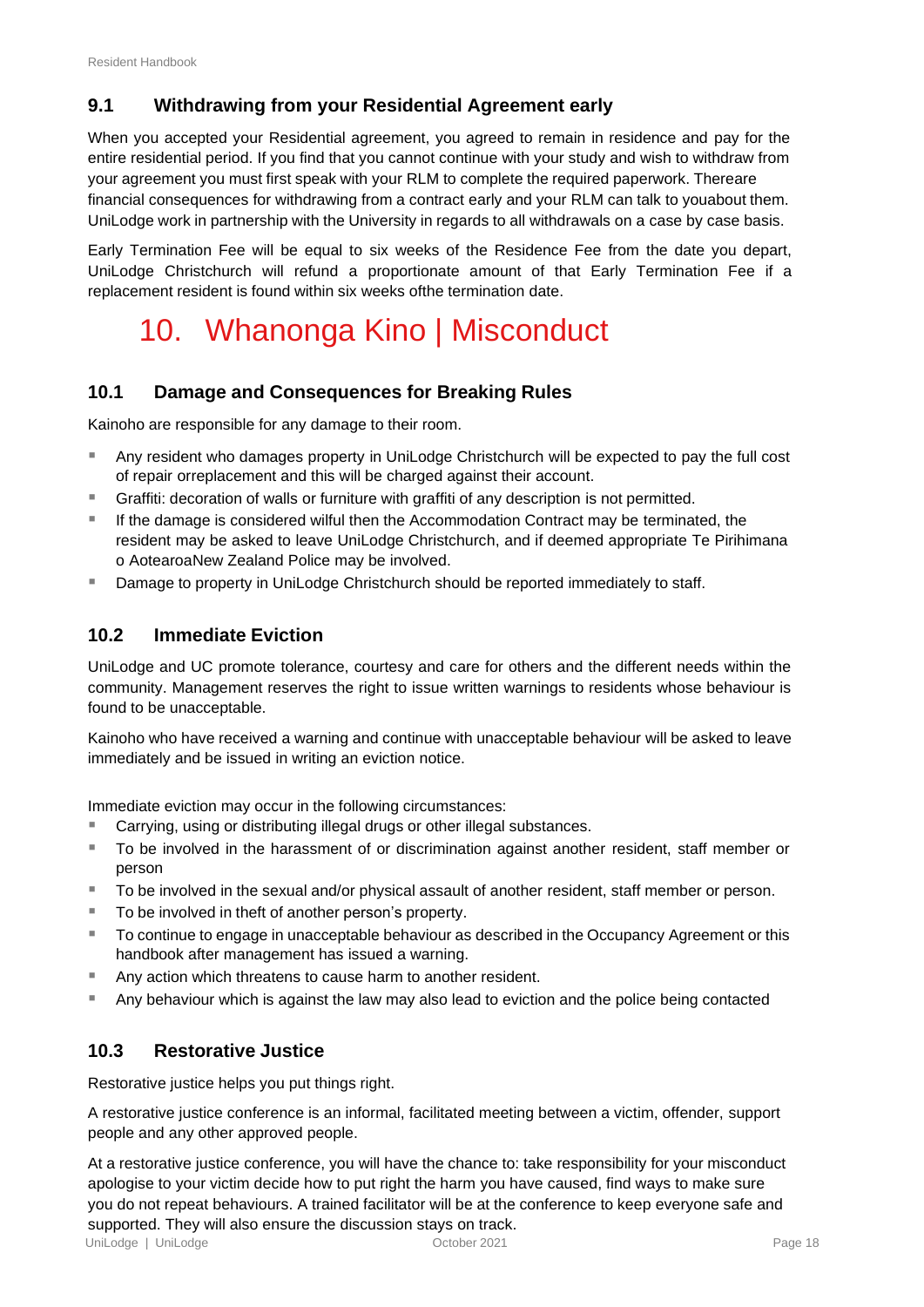Restorative justice takes place before any disciplinary outcomes are reached. The resident life manager will consider any agreements made during the restorative justice conference at the time of deciding the outcome.

<span id="page-19-0"></span>Serious misconduct process will be conducted by the PMO and any services deemed appropriate.

# 11. Pūnaha Nawe | Complaint Process

UniLodge aims to resolve resident complaints in a transparent and fair manner. With respect to our privacy policy UniLodge will disclose to the complainant any requested information or documentation required to fully address the complaint.

Our objective in providing a complaints process is to allow our residents to air their grievances in a constructive manner with a focus on reaching a mutually acceptable solution. Where a mutually acceptable solution cannot be reached, UniLodge may refer to the resident handbook or to your Occupancy Agreement in response to your grievance.

UniLodge aims to reach resolution of the complaint in a reasonable time frame, with a focus on minimising any ongoing impact to the resident engaging in the complaints process.

**Step 1:** Contact the Residential Advisor or residential life manager (RLM) at UniLodge Christchurch. Explain your grievance and your desired outcome.

The Residential Advisor (RLM) will respond to your complaint within five business days and may request to meet with the complainant as part of reaching a solution.

(Not resolved?)

**Step 2:** Contact the PMO via email and submit the details of your complaint in writing. PMO will request a meeting to discuss the matter further.

(Not resolved?)

It is important to remember that you have signed an Occupancy Agreement. An Occupancy Agreement differs from a Tenancy Agreement quite significantly.

**Step 3:** Should you be unhappy with the outcome from your complaint you can escalate it to the UCSA, or the University Grievance Coordinator to discuss your concerns and your options (phone number 03 369 0292).

**Step 4:** Should your concerns not be resolved by these internal grievance procedures; you can then pursue an external complaint through Mana Tohu Mātauranga o Aotearoa | NZQA. You can submit your complaint query on the NZQA website or send an email to [risk@nzqa.govt.nz. I](mailto:risk@nzqa.govt.nz)f you need more information, contact NZQA on 0800 697 296.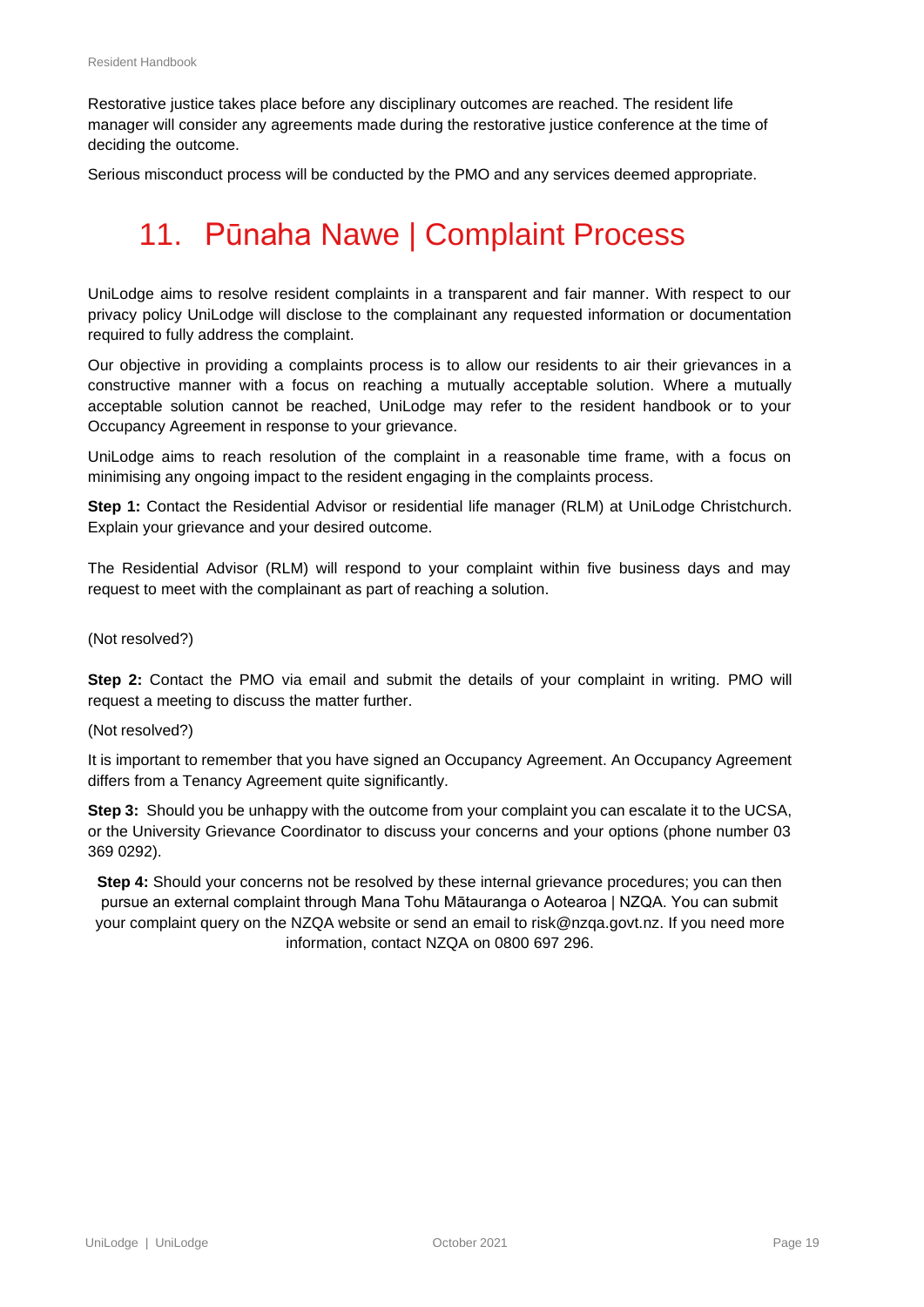# <span id="page-20-0"></span>12. Whai Taunaki, Whai Oranga | Advocacy and Welfare

There are times where you might be worried or concerned about someone in our community, a friend, or whānau member. We encourage you to start a conversation, its ok not to be ok. You do not need to be an expert to reach out- just be a friend and listen. If you are worried about a friend but you do not want them to know you are concerned, we encourage you to fill out a care report (covered later in the handbook). We can then touch base with the resident you are concerned about.

We have set out our rules and guidelines to promote and safe and productive environment for all those in our care. It is designed to foster our expectations of who we are.

We are open and able to hear other points of view

We have a sense of connection with people and an interest in the well-being of others

We are willing to abide by group and UniLodge Christchurch agreements

We are willing to speak up

We are willing to be quiet and listen

We have a healthy sense of self

UniLodge Christchurch is a whare that values manaakitanga - we encourage everyone to behave in a way that reflects this value at all times.

### <span id="page-20-1"></span>**Tips on taking care of yourself**

Share thoughts and feelings with friends, whānau, or a counsellor. Talking your problems through as soon as they appear can really help relieve stress and anxiety.

Eat nutritious foods, get adequate sleep and exercise regularly. Doing these things can trigger a chain of healing affects - especially when you feel anxious or under stress.

Build and maintain your self-esteem. As you work on building your self-esteem you will feel better more often, enjoy your life more than you did before, and do more of the things you have always wanted to do.

Learn to relax and spend time doing the things you love to do! There are many relaxation techniques and other methods available to suit personalities and lifestyles, eg, hobbies, reading and meditation.

Seek help. A problem can sometimes be too hard to solve alone - or with friends and family - so it is important to seek professional help. You can see your family doctor, a community group, a psychiatrist, nurse, occupational therapist, psychologist, social worker, or counsellor.

The University of Canterbury Students' Association (UCSA) is independent of the University and exists to support students – ākonga tū, ākonga ora. You can contact the Advocacy and Welfare Team via email, phone, or just drop into the UCSA offices to discuss your concern. The UCSA Student Advocate will be able to assist you in:

- Navigating the correct University appeals and complaints processes.
- Concern, complaint, and appeal letter writing.
- Locating and understanding important University regulations and policies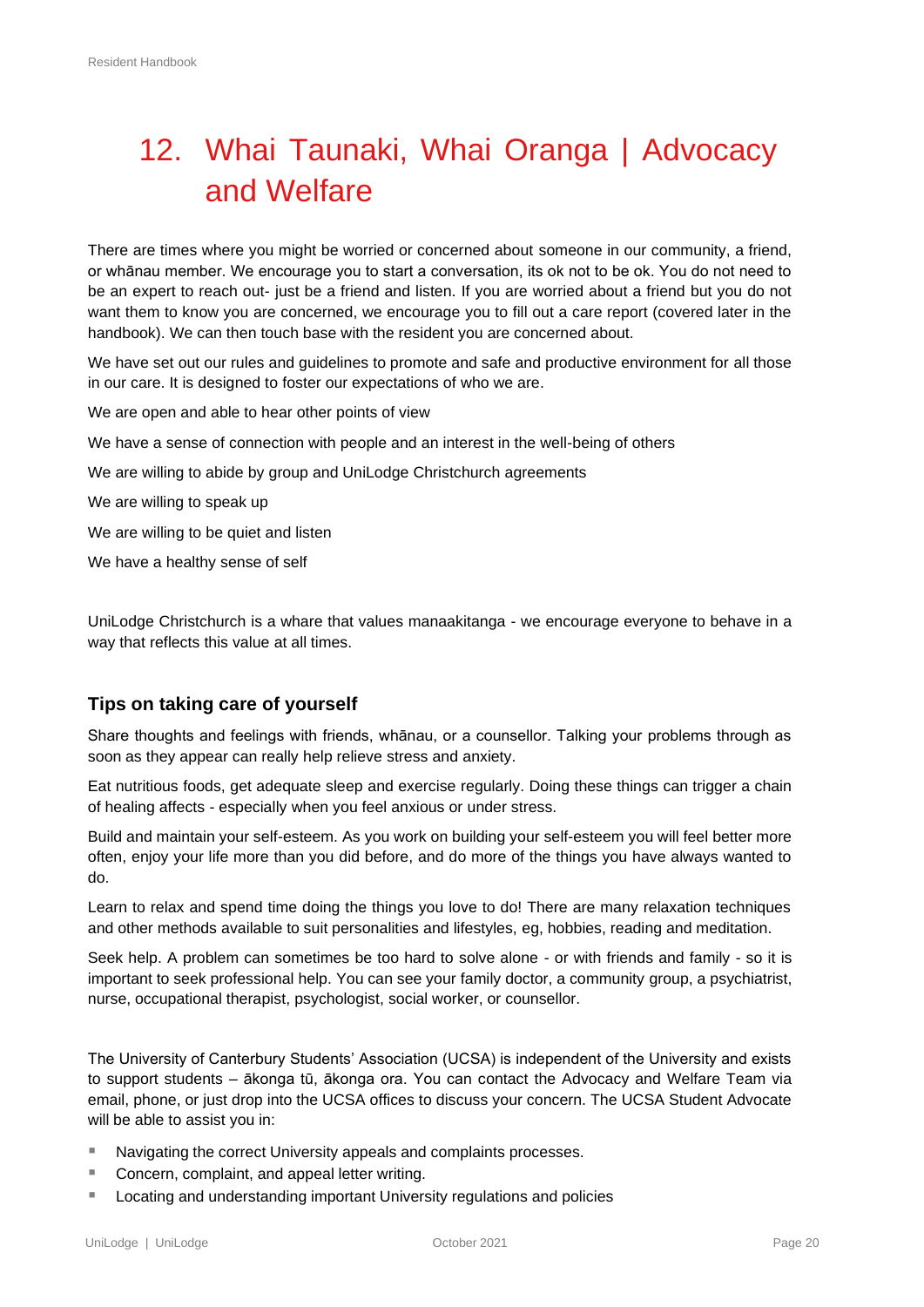- Helping you to understand all your options and avenues for resolution.
- Advising you on what evidence may be required for an appeal or complaint.
- Facilitating the communication between you and the University.
- Attending meetings as a support person or advocate and assisting with appeals.

The Student Advocate exists to provide this independent, confidential support to students so that they do not have to navigate appeals, grievances or general concerns alone – deciding to pursue one of these can be daunting, and it can help to have someone who knows the process to help you out! You can find the UCSA offices in Haere-roa, Atawhai Ākonga | Student Care in the Forestry Building, Pacific student advisors at 37 Creyke Road and Kaiurungi (Māori student advisors) in Te Ao Mārama.

# <span id="page-21-0"></span>13. Waipiro, Tarukino, Momi Tūpeka, Momi Mamaoa | Alcohol, Drugs, Smoking andVaping

Drinking in the residence must be in a controlled, civilized manner so the rights of others are not compromised, and personal health and safety is ensured. The sensible use of alcohol using ALACs standard drink guidelines is officially accepted at UniLodge Christchurch.

#### **No glass bottles (excluding wine bottles) these will be removed from site. This ban is strictly upheld across UC campus.**

- Self-regulatory behaviour is expected around consumption and quantities purchased.
- Laws relating to underage drinking pertain to all aspects of Residential life.
- There are no more than 5 people allowed per bedroom. Host responsibility is key.
- The consumption of alcohol is NOT allowed in any public area (e.g. hallways, kitchens, TV lounges or on the grounds of UniLodge Christchurch).
- Alcohol is not to be stored in the communal refrigerators and will be confiscated if found.
- Spirits, kegs, crates, funnels, drinking games and use of alcohol delivery services are strictly prohibited. No kegs, crates, casks, home-brewing kits, or liqueurs are allowed anywhere onsite.
- Residents breaching the guidelines can expect to be brought to the attention of the PMO and Residential Advisor who will then follow up.
- Empty vessels must be taken to house recycling not stored as trophies on your windowsill (kia kounga tō noho! We have more class then this).
- Being grossly intoxicated on site is a breach of contract with severe consequences.
- Guests are not permitted to bring alcohol into UniLodge Christchurch

# <span id="page-21-1"></span>**13.1 Drugs/Drug Paraphernalia**

Except in the case of medical prescriptions, the use of drugs and the storage of equipment to consume drugs is banned at UniLodge Christchurch and Te Whare Wānanga o Waitaha | University of Canterbury. Where a disciplinary process establishes that a resident has committed a breach of thispolicy, their contract will be terminated. This sanction may be reviewed through the appeals processoutlined in the accommodation contract.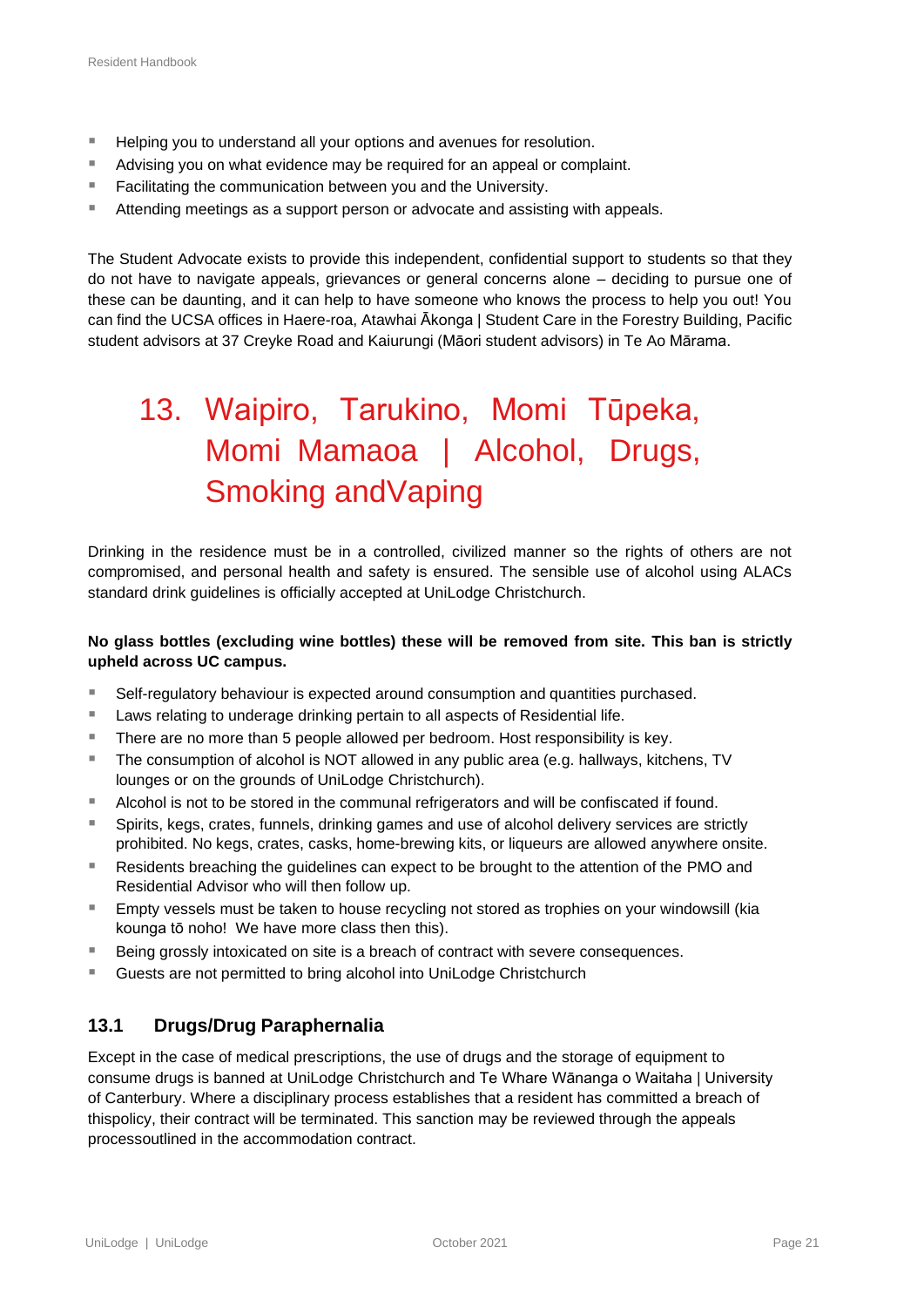# <span id="page-22-0"></span>**13.2 Legal Substances**

At any given time, a substance can, be classed as legal and yet it can have serious effects on your mental and physical health, some of which are not yet known. The legality of substances is something that can change suddenly because of the government passing laws. The fact that a substance has become illegal after you purchased it will not be accepted as an excuse by the law or by UniLodge or UC. While we recognise that some readily available substances are classed as legal, we cannot condone the use of these substances due to the unknown or potentially negative health effects they will have. Should any changes be made to current legislation relating to alcohol purchase and/or use, these will naturally apply automatically.

Cannabis is not permitted on site in any form.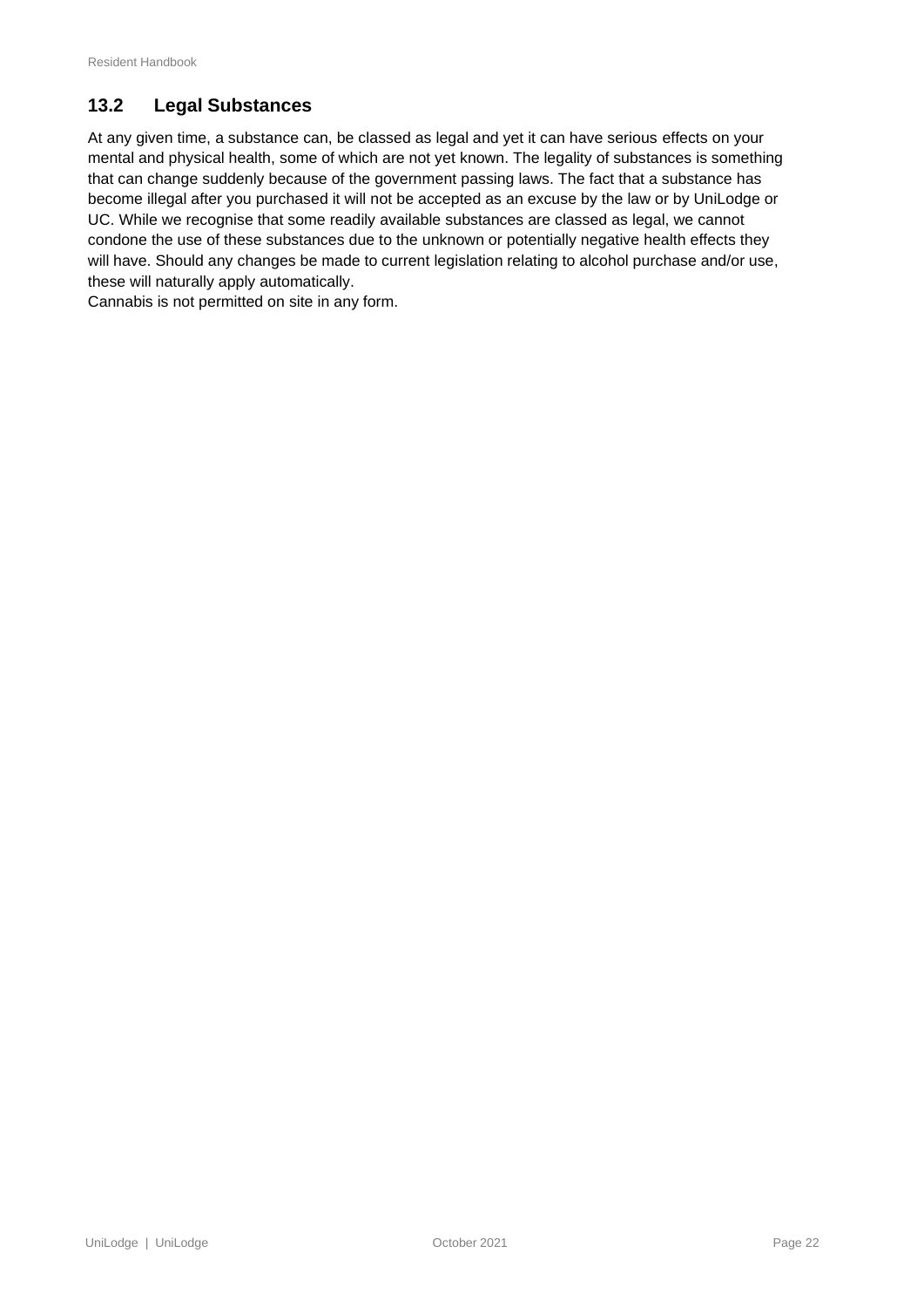# <span id="page-23-0"></span>14. Mahere Ohotata | Emergency Plans

# <span id="page-23-1"></span>**14.1 Safety, Security and Fire**

Please ensure external doors are shut behind you after you come in. This is for the safety of you and your peers.

- To protect your belongings, it is crucial that you lock your door and windows whenever you are away from your room (even if just for a short time). It is also advisable that you lock your bedroom when you go to bed at night.
- Cleaners will lock your room once they have cleaned it, regardless of whether it was locked when they entered it.
- Fire safety requirements strictly prohibit the burning of candles or incense in the Hall buildings. All rooms are fitted with sensitive smoke alarms that can be easily set off by deodorant spray, hair straighteners and burnt toast, for example.
- Any fire callout caused through resident carelessness will be charged to the resident responsible.
- Fire Exits MUST NOT be used unless in an emergency. Any use will sound an alarm
- Students must not cover smoke detectors or sprinklers in their rooms/ common areas

Tampering with fire equipment/lifesaving systems in UniLodge Christchurch may result in cancellation of your residential contract.

### <span id="page-23-2"></span>**14.2 Fire Alarms**

It is a requirement that all students residing at UniLodge Christchurch know the fire evacuation protocol. Kaimahi will reinforce procedures at the start of the year. In the event of a fire alarm, leave the door of the room you are in unlocked but closed. Close your window if safe to do so. Calmly exit the building through the nearest emergency exit (know where the nearest emergency exit is). Assemble point and congregate with the members of your Kāhui. A roll call will be taken promptly.

- Do not re-enter a building with an alarm sounding once you have evacuated.
- Alert duty staff if anyone is sick and room bound, or needs assistance exiting a building.
- If you know that someone is out of Residence, tell your Residential Advisor or a senior staff member.
- Please do not leave the evacuation area until the "all clear" has been given.

### <span id="page-23-3"></span>**14.3 False Alarms**

False fire alarms form the bulk of Whakaratonga Iwi | NZ Fire Service callouts. Each one has a cost to the taxpayer, UniLodge and UC. Whether accidental or malicious, there are circumstances where this can be charged to the individual who set it off. Some common activators of false alarms include: Touching/tapping or knocking a detector in any way, steam from hair dryers and straighteners, excessive use of alcohol-based sprays and aerosols, smoke from burnt food.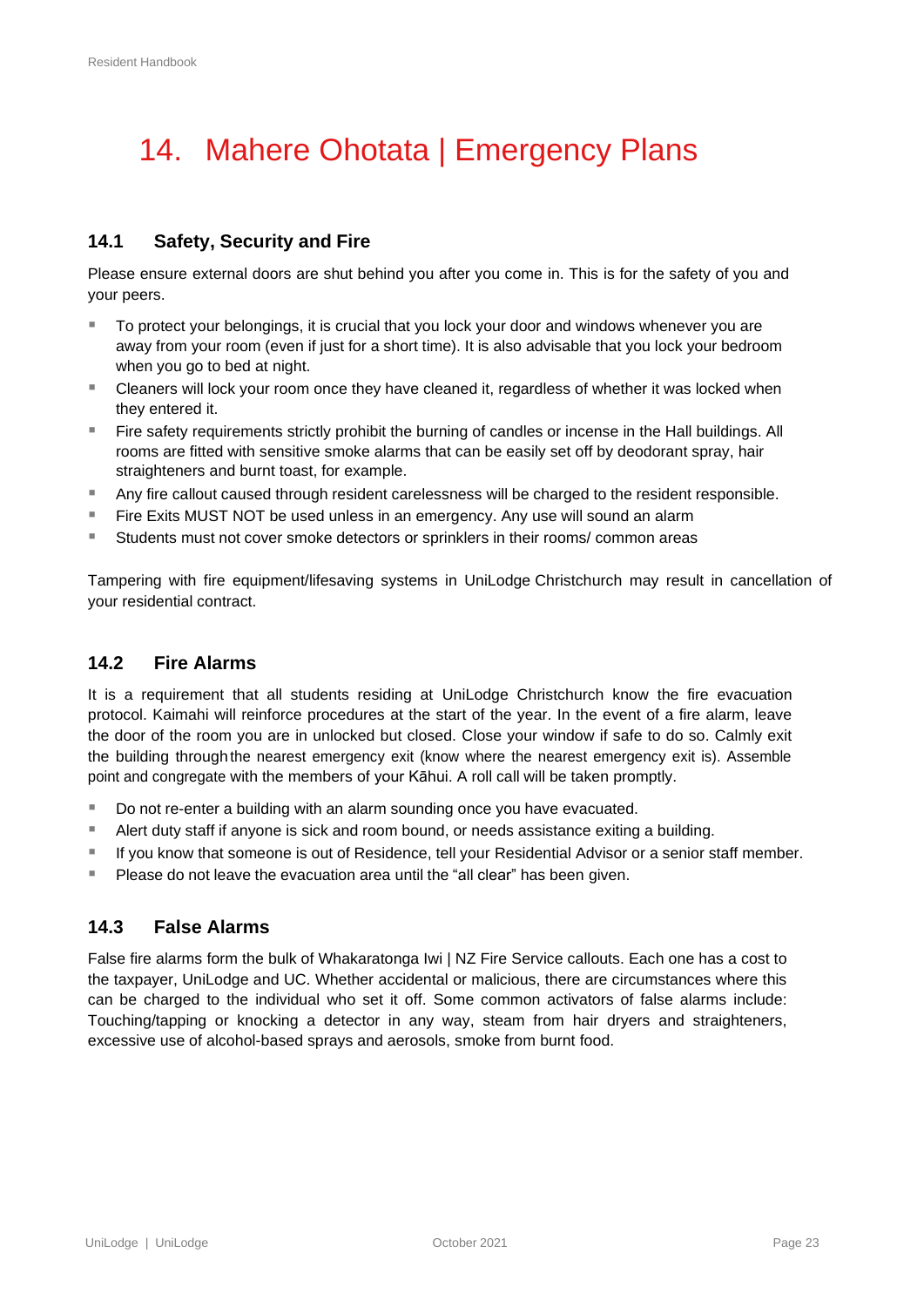# <span id="page-24-0"></span>**14.4 Earthquakes**

In the event of an earthquake, you should seek cover away from glass and brace yourself (drop, cover, hold). Remain in this position until shaking stops and it is safe to exit building. Assemble in our emergency evacuation point. A roll call will be taken promptly. Please do not leave the site without informing a staff member.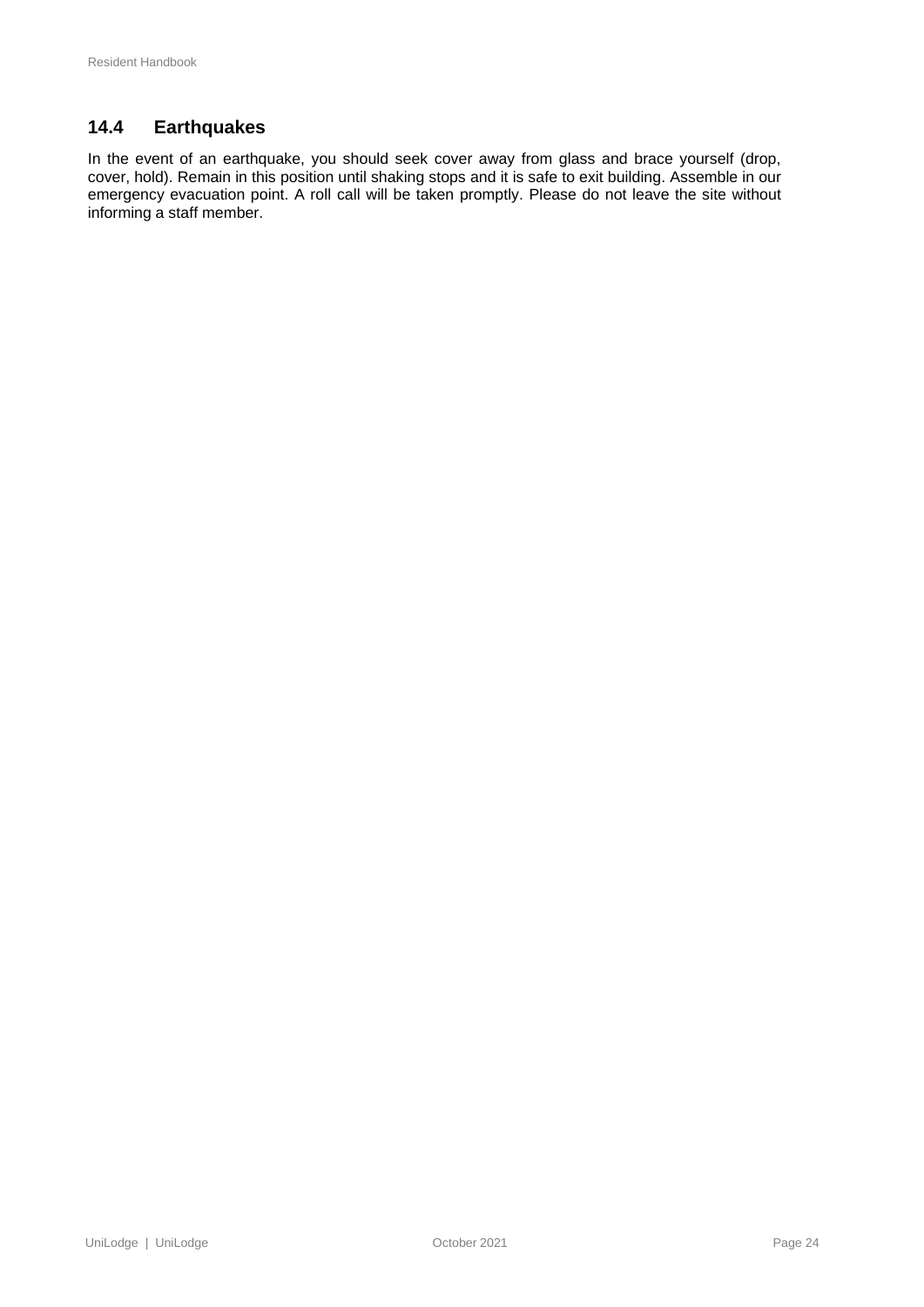# <span id="page-25-0"></span>**14.5 Lockdown**

#### **In the rare event of a lockdown at UniLodge Christchurch:**

Remain indoors, draw curtains if can, keep away from windows, out of sight and low to ground, turn off lights, lock, and barricade door, stay quiet but alert, put cell phone on silent, calm breathing, await instructions and all clear. If possible, all key access will be suspended until lockdown has been cleared. Please make sure you download the UCGO app.

<https://www.canterbury.ac.nz/ucgo/>

## <span id="page-25-1"></span>**14.6 Emergency Preparedness**

Kia rite, kia mataara - you should be prepared for an emergency. It is recommended that all residents have a small personal emergency kit that is kept in their room, containing the following.

- Emergency contact details
- Torch and spare batteries
- Sturdy pair of shoes
- Medications
- Hand gel
- Bottles of water
- Snack
- Jacket or something warm
- Cell phone
- <span id="page-25-2"></span>■ Mask

# 15. Pānga Whakahirahira | Important Contacts

#### **Whare Hauora | UC Health Centre**

Monday to Thursday 8.30 am–5 pm Friday 9 am-5 pm Exam hours: Monday to Thursday 8.30 am-5.15 pm and Friday 9 am - 5.15 pm Located at the far right of the carpark at 90 Ilam Road Phone: +64 3 369 4444

#### **Te Pokapū Mātai Hinengaro | The Psychology Centre**

Clinical Psychology Training and Research Centre Reception, Geography Building, Level 1 Phone: 03 369 3777 Email: [psychclinic@canterbury.ac.nz](mailto:psychclinic@canterbury.ac.nz)

### **Te Waka Pākākano | Office of the AVC Māori, Pacific and Equity**

## *Māori student support*

Te Ao Mārama, Level 1

Tel: +64 3 369 3868 Internal Phone: 93868 Email: [maoridevelopment@canterbury.ac.nz](mailto:maoridevelopment@canterbury.ac.nz)

#### **Pacific student support**

37 Creyke Road Tel: +64 3 369 3554 Internal Phone: 93554 Email: [pasifika@canterbury.ac.nz](mailto:pasifika@canterbury.ac.nz)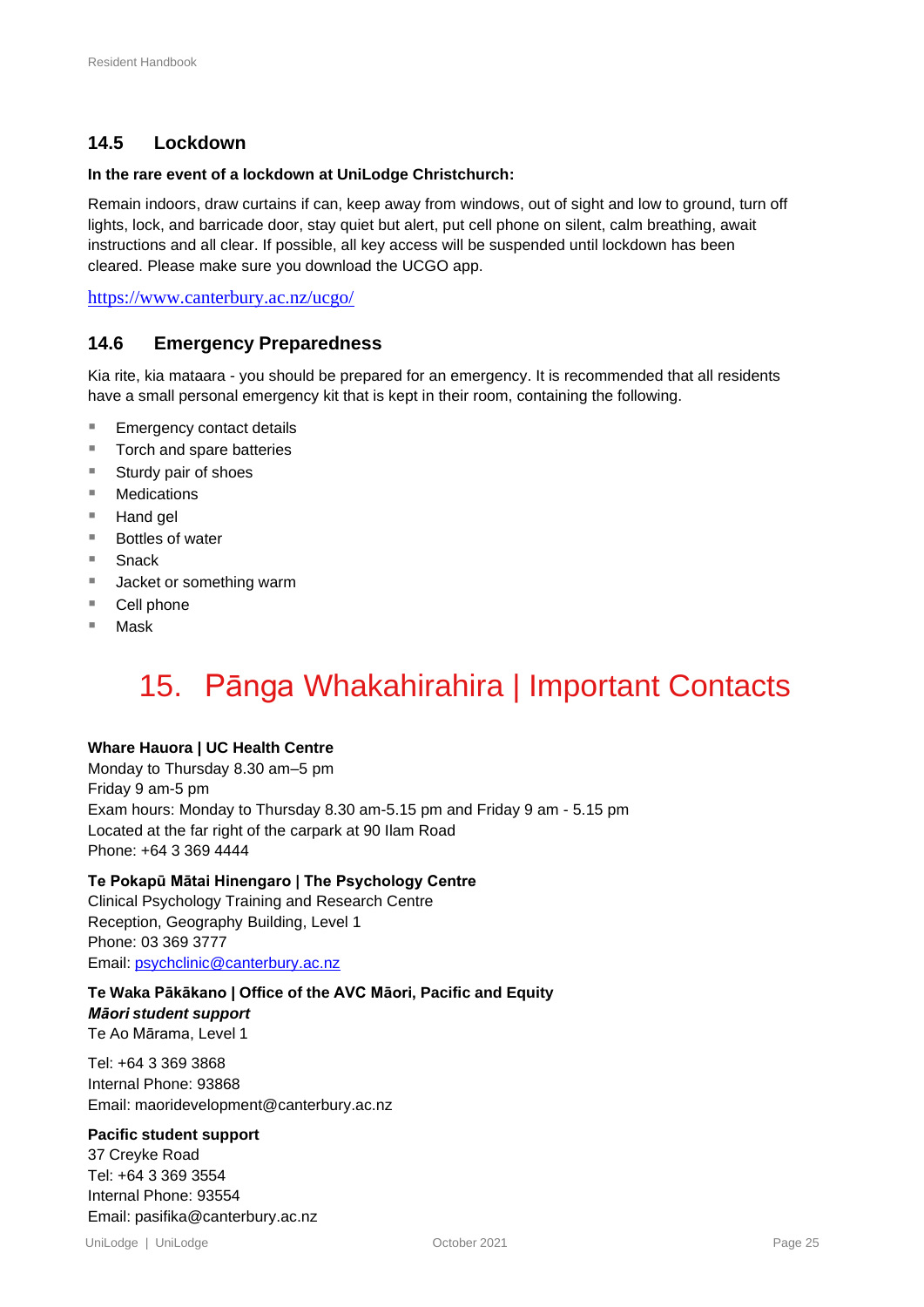**Atawhai Ākonga | Student Care** Level 1 Forestry Building Tel: +64 3 369 3388 Internal Phone: 93388 Email: [studentcare@canterbury.ac.nz](mailto:studentcare@canterbury.ac.nz)

**Tiaki Paenga | Campus Security** extension 92888, or 0800 823 637

Visit R U OK http[s://www](http://www.healthnavigator.org.nz/videos/m/mental-wellbeing/r-u-ok/).[healthnavigator.org.nz/videos/m/mental-wellbeing/r-u-ok/](http://www.healthnavigator.org.nz/videos/m/mental-wellbeing/r-u-ok/) http[s://www.ru](http://www.ruok.org.au/)o[k.org.au/](http://www.ruok.org.au/) there is a lot of helpful information there. We also ask that you let one of the accommodation staff know, including Residential Advisor, if someone needs ahand.

Need to talk? Free call or text 1737 any time for support from a trained counsellor

Lifeline – 0800 543 354 (0800 LIFELINE) or free text 4357 (HELP)

Crisis Resolution on 0800 920 092

Suicide Crisis Helpline – 0508 828 865 (0508 TAUTOKO)

Healthline – 0800 611 116

Samaritans – 0800 726 666

Youthline – Free call 0800 376 633, free text 234, email [talk@youthline.co.nz o](mailto:talk@youthline.co.nz)r Web chat from 7pm– 10pm

thelowdown.co.nz – or email [team@thelowdown.co.nz o](mailto:team@thelowdown.co.nz)r free text 5626

# For all emergencies, call 111

The Residential Advisor are committed to providing manaakitanga to all kainoho. This includes pastoral and administrative support in the operation of UniLodge Christchurch to enhance the environment and maximise the safety, wellbeing, academic success and personal growth of all kainoho. Residential Advisor are there to show support and manaaki to you throughout your time in residence. They are approachable, friendly and helpful and will be able to answer any queries or questions you might have and if necessary, can directyou to the right people to support you.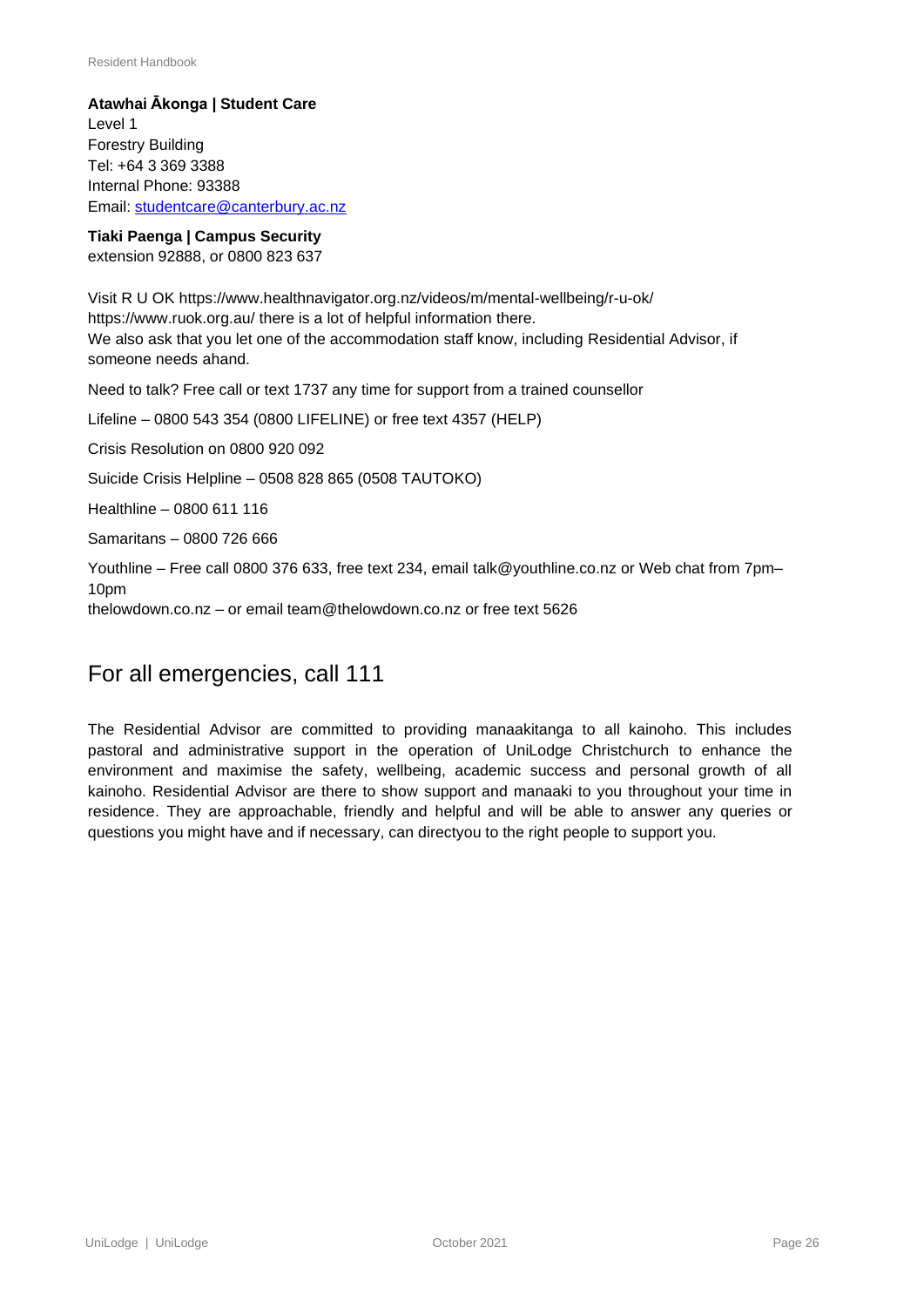# <span id="page-27-0"></span>16. Pūrongo Tiaki | Care Reports

This form is for reporting a concern about a current Resident in UniLodge Christchurch. CARE reports should onlyinclude objective, observable, and information. We ask that you avoid labels, stereotypes, and reportingbased on hearsay or mere assumptions. A staff member will review the information within two (2) business day and take appropriate action, which may or may not include contacting the student, you, and any witnesses identified. If you have questions about a report you filed, please call us. CARE reportsare not reviewed outside of business hours or on university holidays.

Please note that in most cases we are UNABLE to provide an update to the person/s lodging this report due to several reasons.

All CARE reports are routed to the Office of Residential Life.

Does the person you are creating a report pose a threat of harm to self or others? If yes, please call emergency services (111) and then Residential Advisor, or PMO.

If no, please proceed with the report below.

#### [Resident](https://app.smartsheet.com/b/form/f0b46769e44c43c4a39ac550ceb4f476) Care Report

#### <span id="page-27-1"></span>**16.1 Consent**

With over 500 kainoho at UniLodge Christchurch and thousands of young adult students at Te Whare Wānanga o Waitaha | University of Canterbury, relationships will form between kainoho. These may range from casual friendships to more intimate interactions. In all relationship matters it is essential that mutual respect and consent is followed by both parties. All kainoho of UniLodge Christchurch must be very clear on the meaning of sexual consent. Prior to arrival you will receive a link to your online training platform for UniLodge Christchurch, these courses are mandatory for all residents. Sexual activity without consent may be treated as serious misconduct and is likely to involve Te Whare Wānanga o Waitaha | University of Canterbury and Te Pirihimana o Aotearoa | New Zealand Police.

The following are very good guidelines.

Consent must be **CLEAR**. The absence of a no does not mean yes. Silence is not consent. No means no.

Consent must be **COHERENT** People who are asleep or incapacitated by drugs or alcohol cannot give consent.

Consent must be **WILLING**. It is never given under pressure, whether that is emotional or physical manipulation or threats being used.

Consent must be **ONGOING**. If someone consents to one sexual activity, that does not mean consent to all or repeated activities. As a community you are also responsible for each other. Please look after your friends and be pro-active in supporting anyone who is in potential danger or harm.

Helpful links

<https://www.canterbury.ac.nz/support/health/sexual-harassment-and-sexual-assault/consent/>